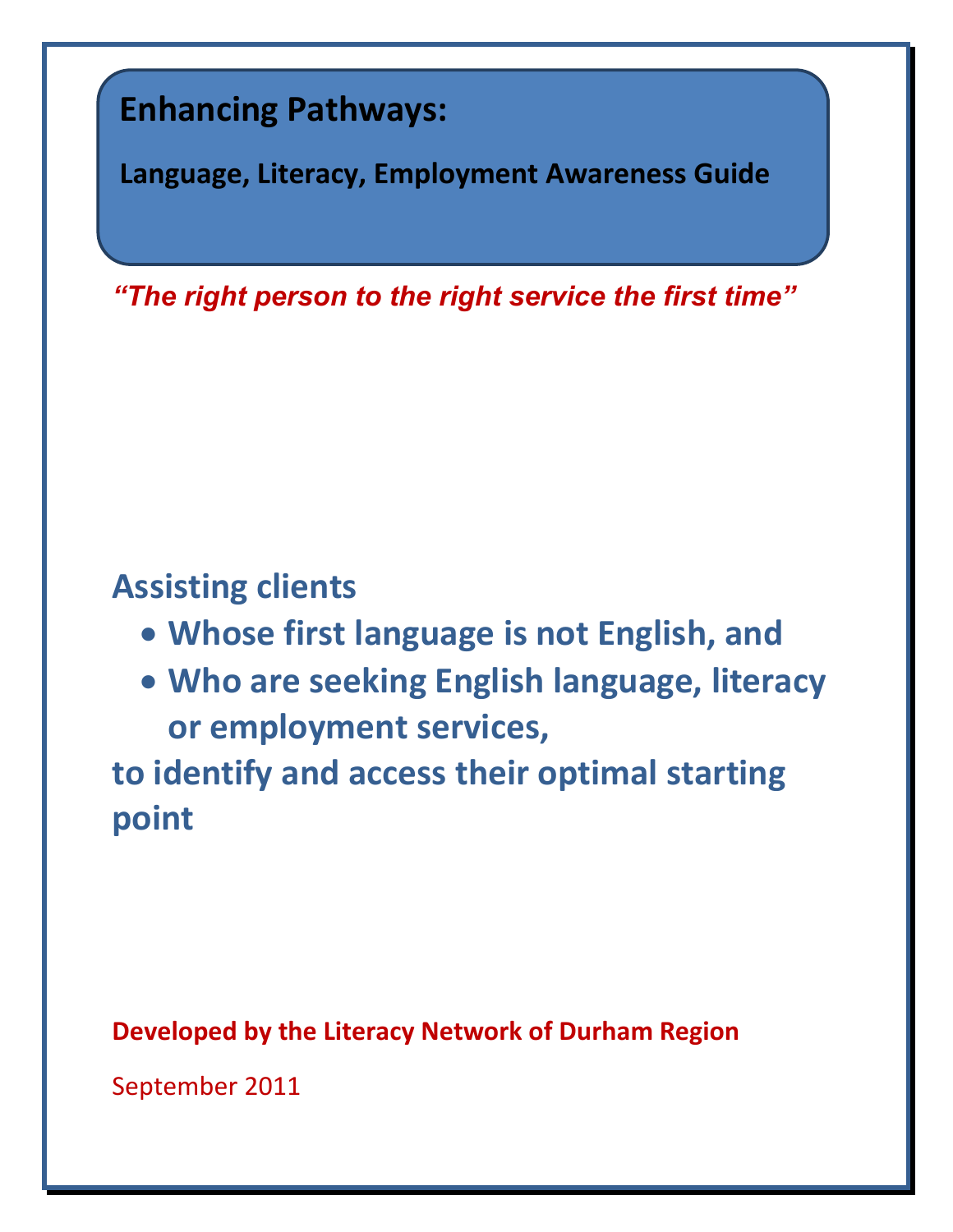## **Index**

| <b>Introduction</b>                                       | Page 1  |  |
|-----------------------------------------------------------|---------|--|
| <b>Referral Toolkit</b>                                   | Page 2  |  |
| <b>Questions to Ask for Effective Referrals</b>           | Page 5  |  |
| <b>Referral Process Charts</b>                            | Page 9  |  |
| <b>English language, Literacy and Employment Services</b> | Page 11 |  |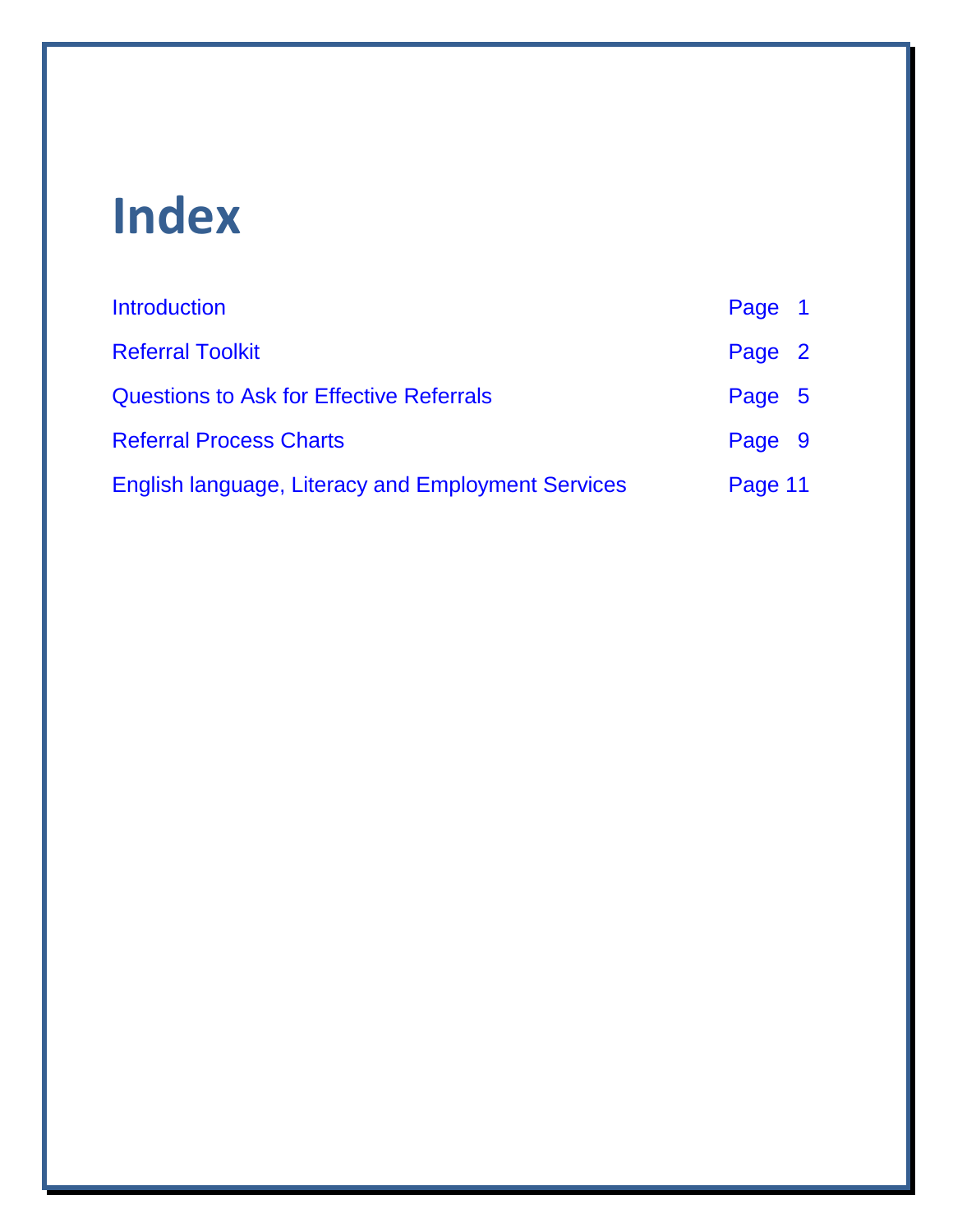## <span id="page-2-0"></span>**Introduction**

The Language, Literacy and Employment Awareness Guide was the product of a proposal by the Literacy Network of Durham Region (LiNDR) to act as a pilot site for the second phase of the Enhancing Pathways – Literacy and Language Continuum project generously funded by Project Read Literacy Network Waterloo-Wellington and the Ministry of Training, Colleges and Universities. Enhancing Pathways "sought to bring together the agencies that provide language and literacy programming in their communities. It was intended to enhance communication and referrals among the agencies."

The purpose of the Language, Literacy and Employment Awareness Guide was to address challenges faced by people identified in the Phase 1 report as "grey area" clients, those who had English language, literacy and sometimes employment issues, and who were sometimes ending up in a program that did not best meet their needs. It is intended to be used by the front line staff that are the first point of contact for people seeking English language, literacy and employment services.

The Language, Literacy and Employment Awareness Guide was developed by the Literacy Network, with the help of a phenomenal advisory committee comprised of:

Adrianne Haight, Northern Lights Canada Cathy Sain, Durham Catholic District School Board Christina Barrow, John Howard Society Durham Diana Petre, Durham Catholic District School Board Heather McMillan, Durham Region Local Training Board Mike Willoughby, Literacy Network of Durham Region Patricia Liang, Community Development Council Durham Valerie Mason, Durham District School Board

Tom Little and Nancy Moulsdale of CMCS Consulting Services gathered the needed information and prepared a draft of the toolkit, which was then critiqued by the advisory committee and a larger group attending the Literacy Network's annual meeting in June 2011. Tom and Nancy continue to be the backbone of LiNDR's research consultation. Their contribution to the final product of this initiative was outstanding.

LiNDR was graciously and expertly supported by Project Read Literacy Network Waterloo-Wellington throughout this project. Special thanks go to Jane Tuer and Anne Ramsay for their vision in bringing the Enhancing Pathways project to life and allowing LiNDR to be a part of the second phase project.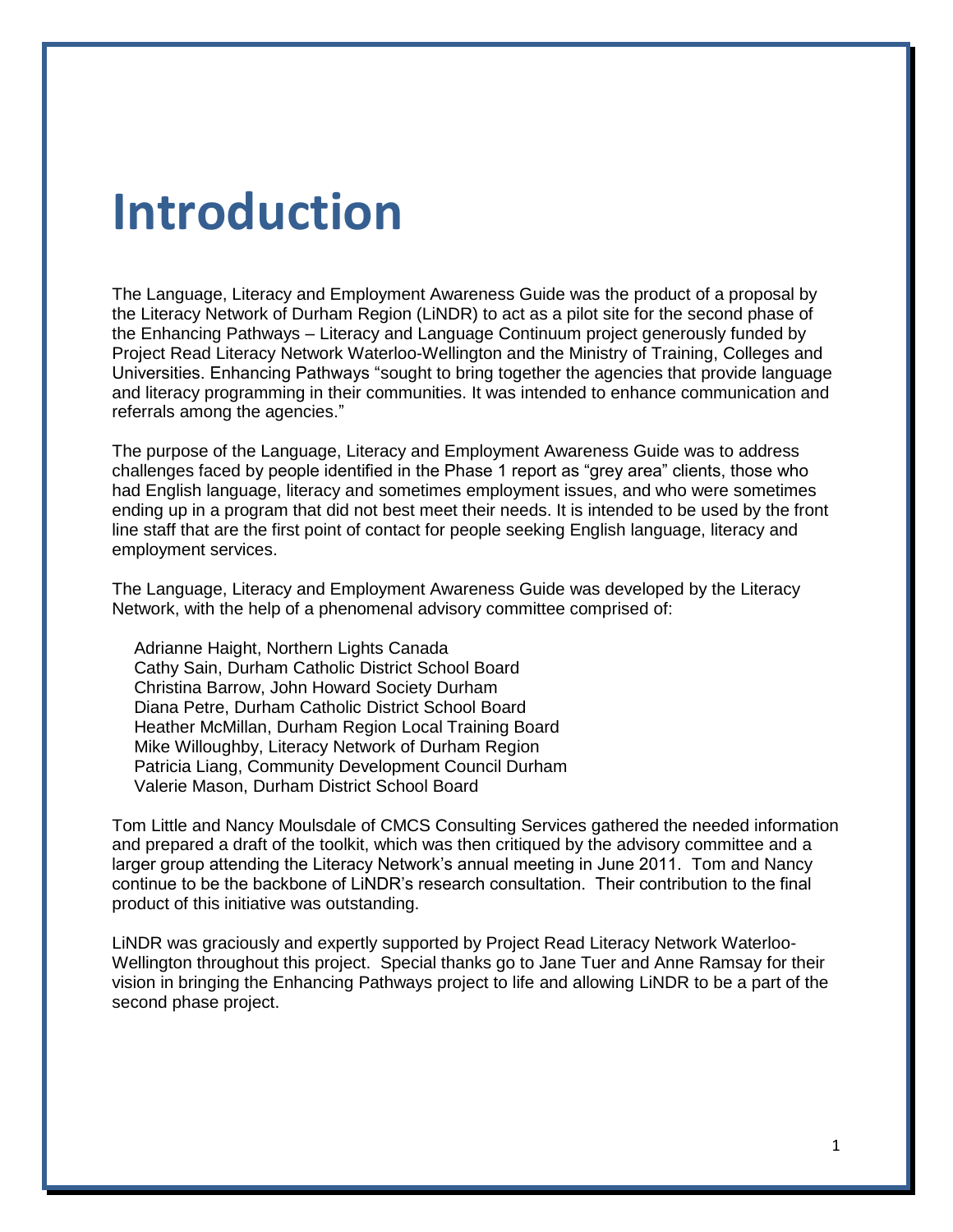## <span id="page-3-0"></span>**Awareness Guide**

#### **The Awareness Guide's purpose**

The purpose of the Language, Literacy and Employment Awareness Guide is to ensure "grey area" clients find the best service option and thereby optimize their prospects for success. The Guide will reduce the number of situations in which a person utilizes a service that does not produce the desired results.

As noted in the LiNDR funding proposal: "…local learners would be ensured a greater degree of referral accuracy when navigating Literacy and Basic Skills (LBS), Employment Services,(ES), English as a Second Language (ESL) and Language Instruction for Newcomers to Canada (LINC) programs." Stated another way, the purpose of the Toolkit is to get the right person to the right service the first time.

#### **About "grey area" clients**

"Grey area" clients represent a portion of all people seeking English language, literacy and employment services.

Characteristics for that larger group include:

- Are engaged and interested in taking advantage of available services
- Are likely to be eligible
- Are likely to demonstrate progress, complete the program In the prescribed period and be available for three and six month follow up
- Can deal with the limitations imposed by individual programs such as the time of day they are available and where they are located

Prospective clients may be approaching service providers for the first time, or may have participated in one or more services earlier.

In addition to the above, "grey area" clients are those whose first language is not English, and who therefore may need additional English language skills, but who also may have issues related to literacy and basic skills, and/or employment, such that it is difficult to determine which service they should access first.

"Grey area" clients are for the most part were born in non-English speaking countries, although some may have been born in Canada and raised in another language. Some will have a Canadian work history. They may also experience additional barriers, barriers that can be difficult to assess on first contact, such as learning disabilities.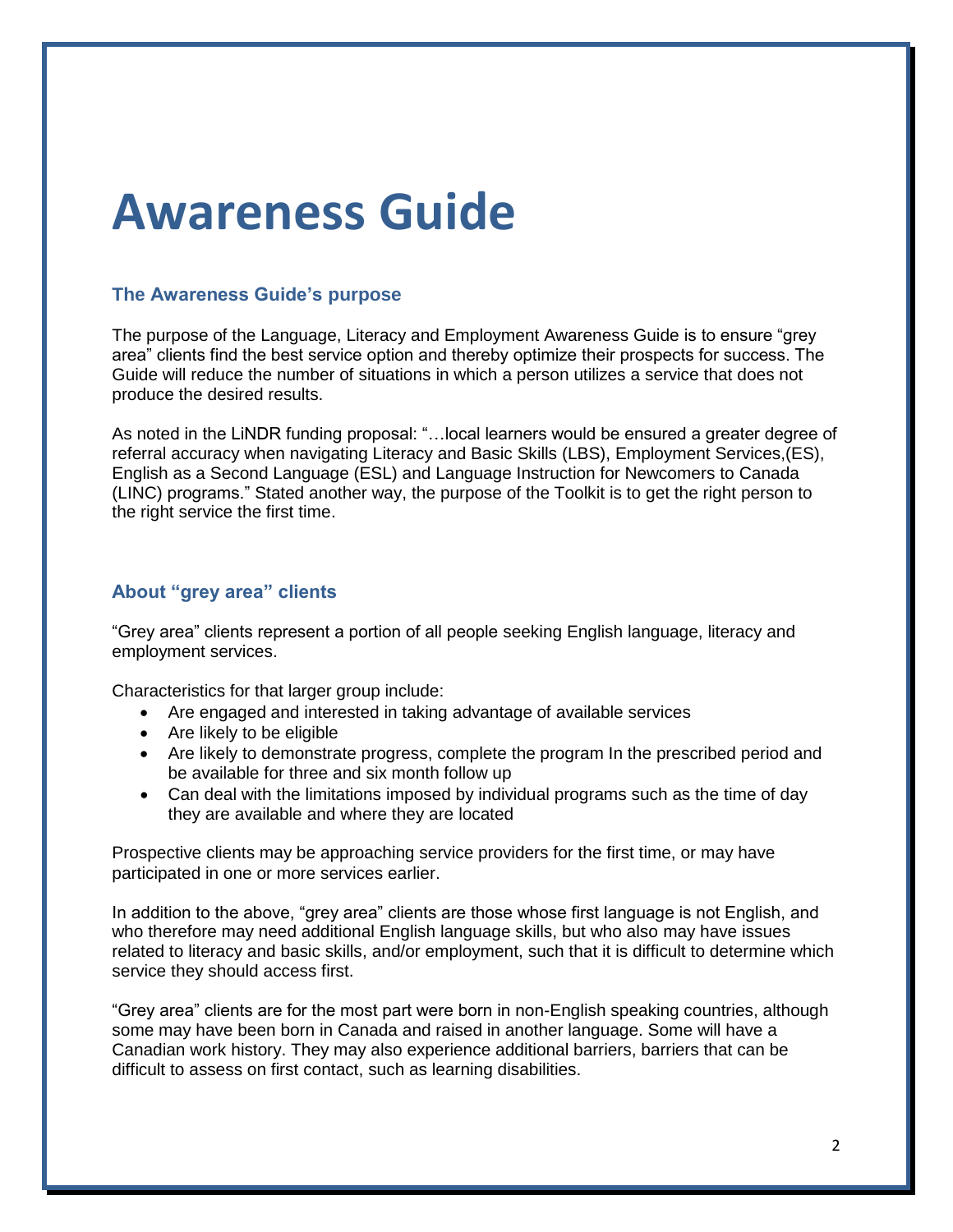#### **What the Guide includes**

The Guide is made up of three components:

- 1. Questions a front line staff person can ask that will help identify "grey area" clients and the best service option for them.
- 2. A referral chart that outlines the process for determining the best option for a "grey area" client in easy-to-read graphic form, to be used by front line staff in conjunction with the questions noted above.
- 3. More information about specific English language, literacy and employment services in Durham Region that can be provided by the front line staff person and that will help the "grey area" client choose the best program option, once the most appropriate service area has been identified.

#### **When it will be used**

The Language, Literacy and Employment Awareness Guide will be used when the potential "grey area" client first approaches a Literacy and Basic Skills (LBS), Employment Services (ES), English as a Second Language (ESL) or Language Instruction for Newcomers (LINC) service provider in Durham Region.

#### **Who will use it**

The Language, Literacy and Employment Awareness Guide is designed for staff that are the first point of contact for such potential "grey area" clients related to literacy, English language and employment services.

#### **How initial contact will occur**

Initial contact may come from the person themselves, a family member, a friend, or another service provider such as Ontario Works. It may be conducted in person or by phone. The contact person may have some knowledge and exposure to the services available and the organization, or may not.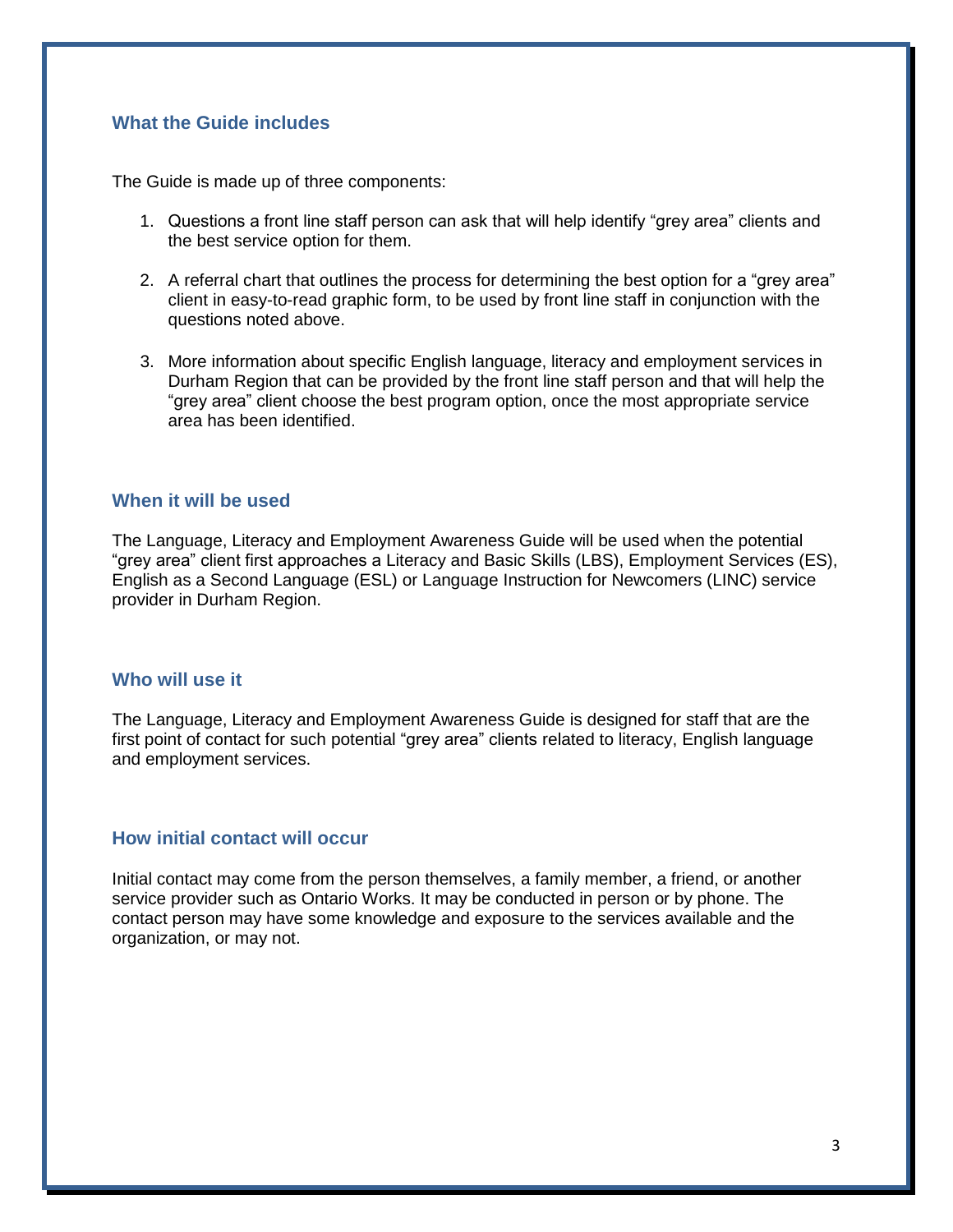#### **Other requirements of the Toolkit**

As well as meeting the above purposes, the Guide must:

- Be able to be used over the phone as well as in person
- Be adaptable to situations where initial contact is from another person acting on behalf of the potential client
- Facilitate the principle of "no wrong door"
- Deliver clear, easily understood information on client eligibility criteria, assessment tools and program features of English language, literacy an employment services, in a useful way, to front line staff
- Provide enough direction to ensure consistency in referral activities between service areas
- Prevent the creation of unrealistic expectations
- Take account of the fact that:
	- o Self-disclosure of diagnosed learning disabilities is extremely helpful for instructors because some services providers have resources that can be accessed to assist, and that no money is available for diagnosis or accommodation otherwise.
	- $\circ$  Assessments are only done on those who are going to enter a literacy program, which speaks to the value of appropriate referrals
	- o While employment programs provide the same array of services across providers, literacy and basic skills programs are unique to each organization, for example focussing on current skill level, exit criteria and instruction methodology
	- $\circ$  Service spaces in some programs such as literacy are at a premium, so it is important that the right candidates take advantage of them

#### **Additional goals**

The Literacy Network also hopes to achieve the following:

- Increase the knowledge of client eligibility/criteria, assessment tools and program features amongst front line deliverers of Literacy and Basic Skills, Employment Services, English as a Second Language and Language Instruction for Newcomers to Canada.
- Introduce consistent standards of practice and formal protocols to existing information and referral activities between local LBS, ES, ESL and LINC programs.
- Support and expand the existing network of Employment Ontario and immigrant service provider stakeholders by introducing models of service coordination and ongoing partnerships.
- Meet the recent request of Durham Region's Employment Ontario stakeholders (ES, LBS and Apprenticeship) in December 2010 to receive more front line training on immigrant services and language instruction programs.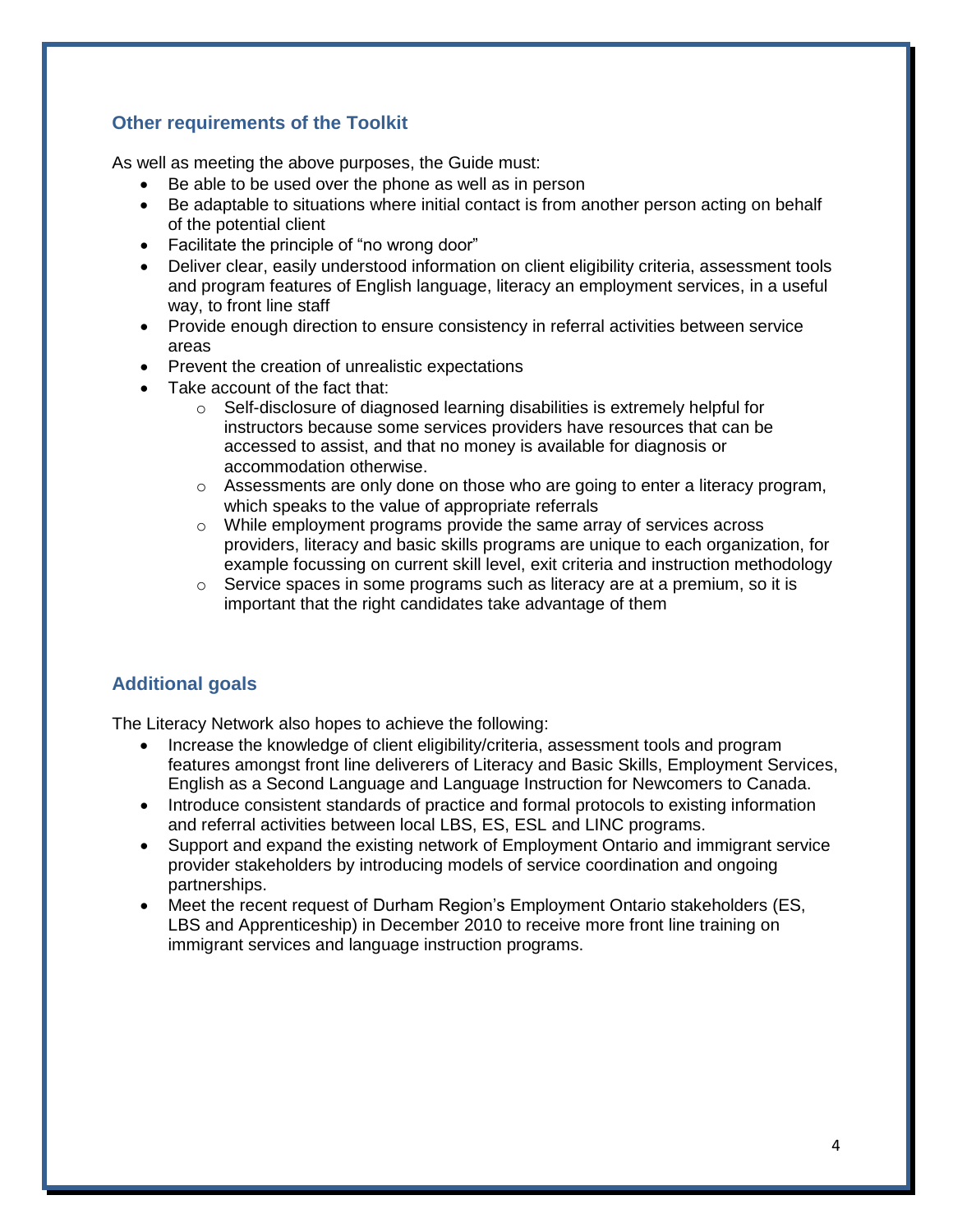# <span id="page-6-0"></span>**Questions to Ask for Effective Referrals**

On the following pages are six questions that may be used by front line staff on initial contact with a prospective "grey area" client. These questions can be asked in order or used to guide and supplement casual discussion with the client to identify their needs and barriers. The questions are not intended to replace existing agency protocols or processes but are intended as a supplement to front line interviews.

After receiving clarification, and using the accompanying chart and information about available services, the staff person will be equipped to facilitate effective decision-making by the client, resulting in the best match of need and service program.

#### **1. What kind of service are you looking for? (What brought you here today?)**

This question facilitates information gathering related to the clients' needs, as well as their own understanding of their goal, how to reach it, and what resources might be available to assist them. The answer provided will be the first step in the process of determining if the agency receiving the inquiry is the most suitable service option at this point in time, or if additional referrals may be appropriate.

Many clients will contact service providers because the providers have been recommended by friends, or simply because of their proximity to home or work, and not because they have looked at the service landscape and made an educated choice as to their best options.

Based on the familiarity that each agency's staff has with their own programs, eligibility criteria and minimum requirements, this initial question provides a good starting point for determining if the clients have come to the place that can best meet their immediate needs or whether there are more suitable options.

#### **2. Do you have an employment or educational goal at this time?**

Should the answer given above suggest that the clients are not best served (at this time) by the service offering at the agency they have chosen to contact, the next step is to ask the clients what their goal is. Doing so provides the staff with a starting point for determining which path will be most helpful in supporting the clients to meet their goal (See chart). There are various learning paths that adults can choose such as:

• Employment, including job preparation and coaching, resume assistance and apprenticeships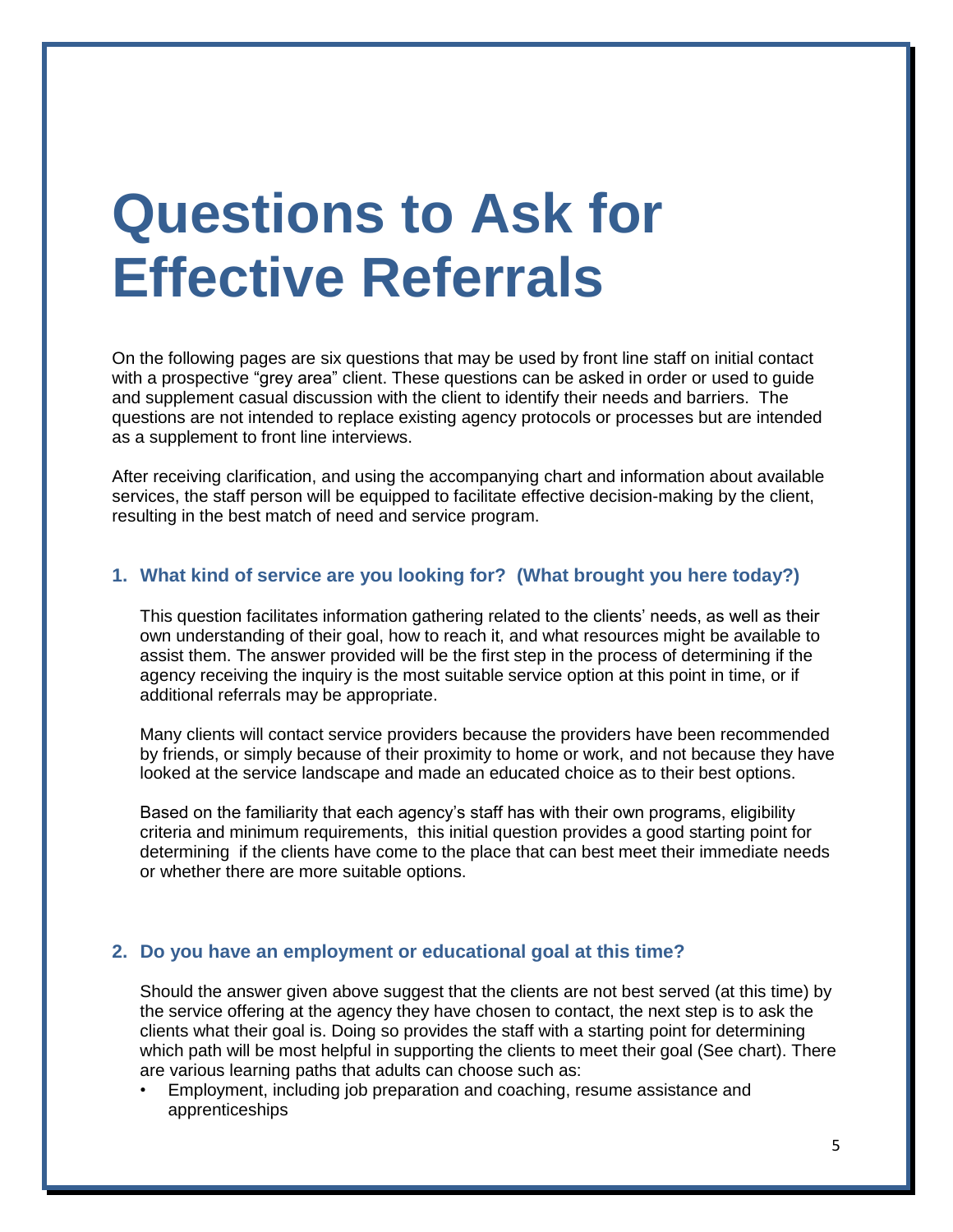- Education, including pre-credit preparation, credit and post-secondary learning, Literacy and Basic Skills enhancement (e.g. reading, writing, numeracy, computer)
- English language development in the areas of speaking, listening, reading, and writing (There are programs for newcomers, as well as people born in Canada, that range from being introductory and broad in nature, to some that are targeted to specific professions.)

Some of the programs in these paths are federally funded; others are financed by various ministries within the provincial government. Some service areas overlap, some could be viewed as steps on a service continuum, and others, while similar on the surface, have very different goals for the learner. *For this reason, it is very important for the agency staff acting as the client's first point of contact to continue through the rest of the questions noted below.* Minimizing erroneous or inappropriate referrals is helpful to your service partners, and critical to client success.

#### **3. Describe your current situation.**

#### **(Are you employed? Are you a full-time student? Do you have a stable residence in the region? What is your citizenship status?)**

The purpose of this question is to quickly gauge eligibility for the three program areas (Employment Services, English language instruction—LINC & ESL, and Literacy and Basic Skills) in order to minimize inappropriate referrals. Consider the following:

- Employment Ontario offers *Client Service Planning and Coordination (CSPC)*, as well as *Resource and Information* services to all Ontarians seeking to improve their employment situations. "Assisted services", however, such as *Job Search*, *Job Matching, Placement & Incentives* and *Job Training/Retention* are generally only available to help those who are currently unemployed (working fewer than 20 hours per week) and not enrolled in full-time education or training, who also meet certain "suitability" criteria as determined during the CSPC process. For those that qualify, a variety of employment services are offered, including targeted programs for older workers.
- LINC programs are for residents who have not yet obtained Canadian citizenship, with a three-year window for participation from the time of initial enrolment.
- ESL programs are available to all Ontarians whose first language is not English, even citizens born in Canada.
- Literacy and Basic Skills programs are available to people who want to improve their reading, writing, math or computer skills. Clients must make progress towards learning goals and be *locatable* and *available* for post-program follow-up at three and six month intervals.
- High school credit and credit preparation courses funded by the Ontario Ministry Education require proof of Canadian citizenship, permanent resident status or refugee status.
- Agency staff should utilize the secondary questions, as appropriate, for the client's stated goal (See Chart).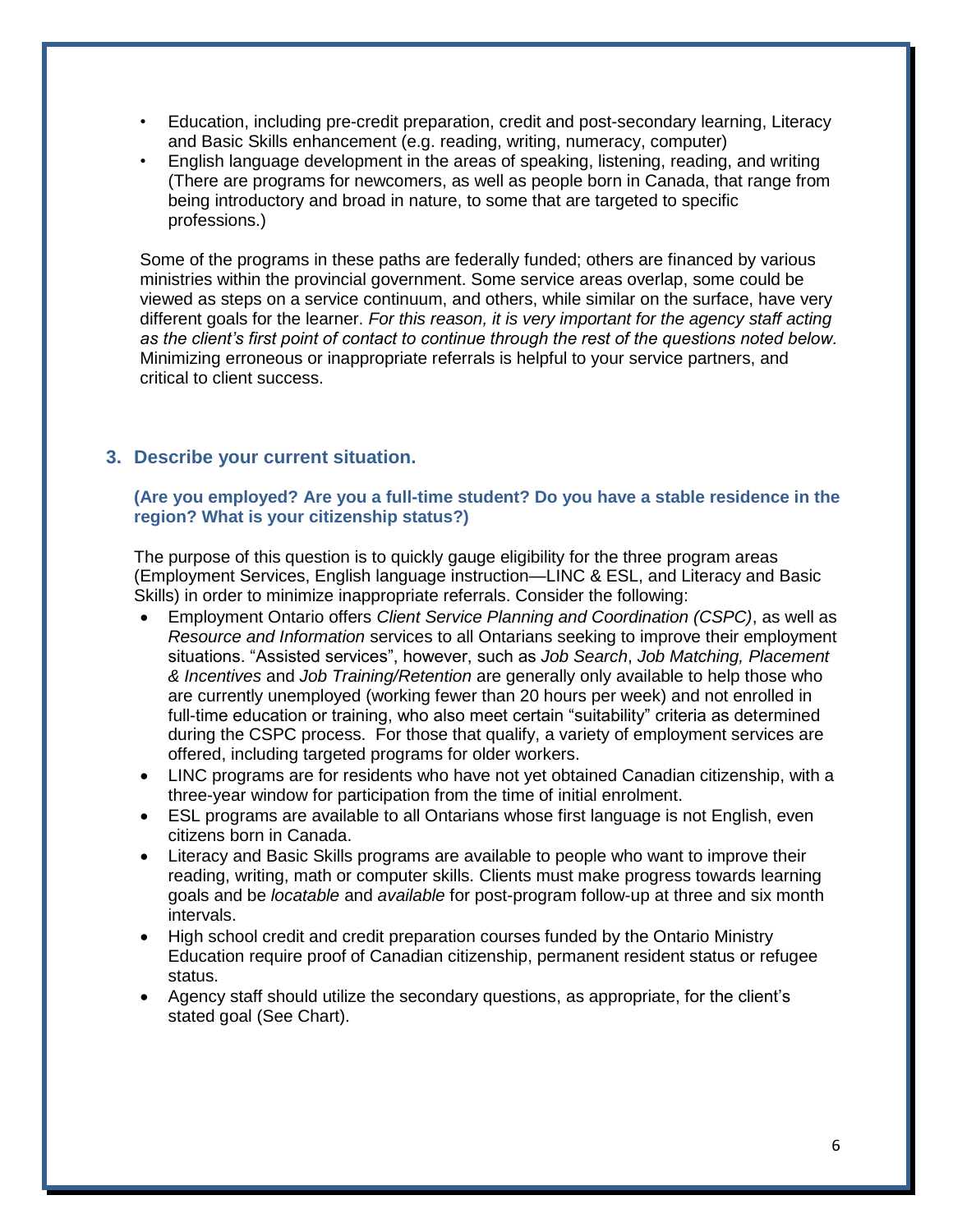#### **4. How comfortable are you at communicating in, and understanding, English?**

**(When you have to write something down, do you think to yourself in English, or translate in your head? At home, do you use English when speaking to your spouse? Do you help your children with their homework? Can you fill out an employment application on your own? Can you follow directions in a cell phone manual? What kinds of jobs have you done here in Canada?)** 

While this question in no way replaces an assessment of a client's facility in the English language, it may provide key information in making appropriate referrals where language and other services are concerned.

For example, if clients are still thinking to themselves in another language, translating to English in their head, or primarily using their "mother-tongue" at home, they are likely not ready for a Literacy and Basic Skills program. Knowing what kinds of jobs they have performed here may help indicate the extent to which their English reading and writing skills have been utilized in the Canadian employment context, and whether they are likely to be sufficient relative to the client's goal.

Consider that:

- While a referral to a Literacy and Basic Skills program to upgrade reading, writing or math skills for someone whose first language is not English can be appropriate in some circumstances, in order for a client to participate effectively in Literacy and Basic Skills training, they must be able to engage and understand the instructor. A CLB Level 7 in speaking and understanding, and Level 5 in reading and writing are considered minimum recommended requirements.
- In order to effectively utilize information, resources and most other services available at employment service providers, participants should be at CLB Level 5 or higher.
- There are also minimum recommended requirements for entry into high school credit and post-secondary education programs.

Information provided here may indicate that language skill upgrading (either ESL or LINC) is required before beginning participation in another desired program (See Chart).

#### **5. What was your experience like in school?**

#### **(What was the last level you completed, and when? Have you ever been diagnosed with a learning disability?)**

This question is intended to obtain information on the level and type of education the client received (e.g. post-secondary, in another country, limited or sporadic education), as well as elicit their impressions of it. It should be handled in a "conversational" tone based on the client's apparent comfort level. Care should be taken to address learning disabilities in a nonthreatening and supportive manner. Clients who have had a negative experience with education either because of the conditions in which it was delivered, their inability to attend regularly, or because they had limited levels of success may require and/or benefit from certain approaches or learning environments.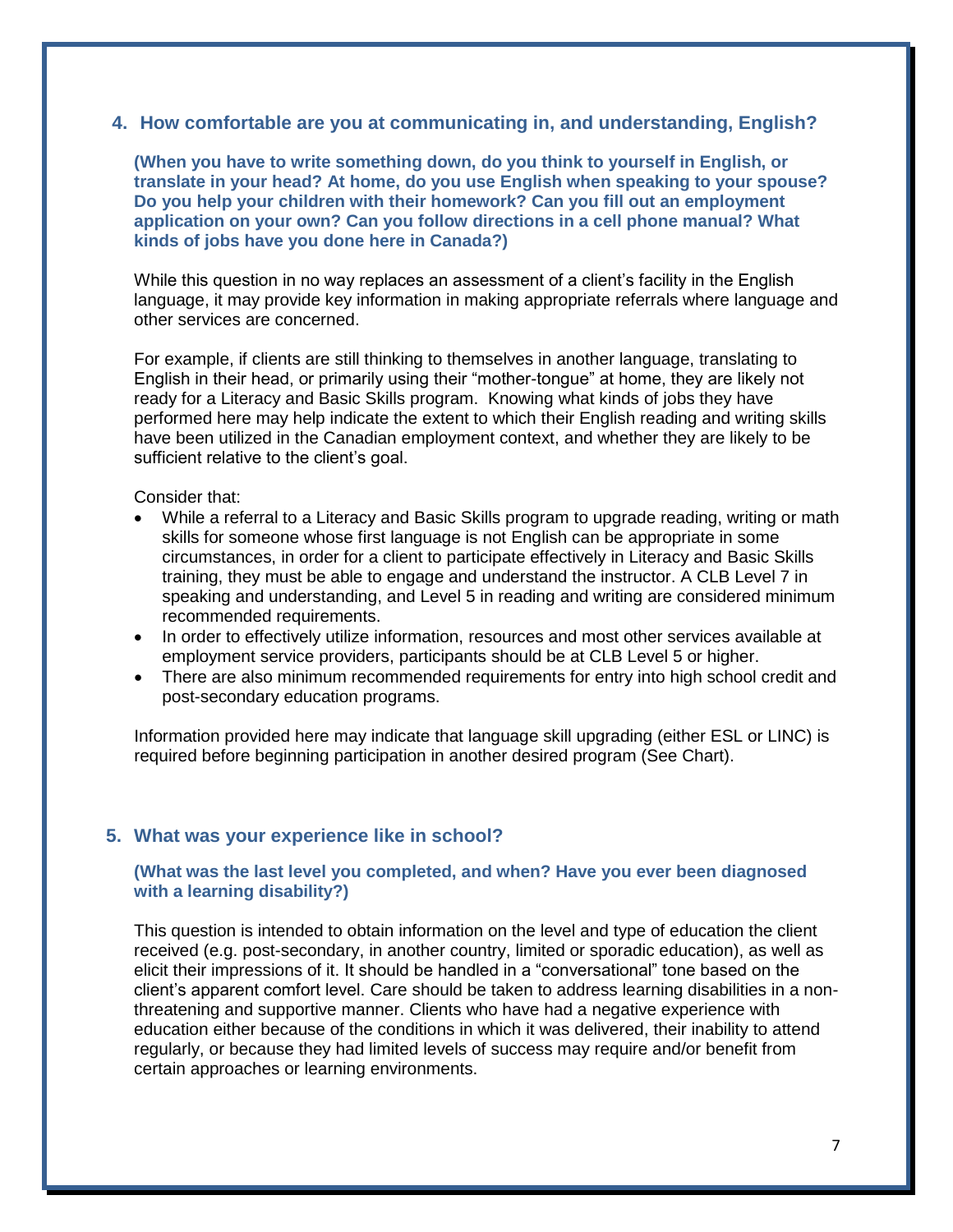Those who have been out of formal schooling for more than five to ten years, whether they were educated here in Canada or not, may benefit from exploring prep classes offered by the both the local school boards and Literacy and Basic Skills before embarking directly on a path to high school or post-secondary credit courses. There are a variety of courses and programs available, depending on the goal of the client. For example, some courses offer general literacy refreshers/upgrading, combined with lessons on study skills and using text books effectively, while others help prepare individuals for credit courses in specific programs, such as Personal Support Worker, and target the language and other skills needed to complete the course requirements.

Clients who identify themselves as having a diagnosed learning disability may be eligible for additional accommodations or supports which are available through some programs. The capacity of the service system as a whole to perform assessments and diagnostics related to learning disabilities is rather limited however. For example, they are not done at all by Literacy and Basic Skills, unless they fall under a fee-for-service arrangement.

#### **6. Have you already had language, literacy or employment training?**

#### **(What programs or services are you accessing now or have you accessed in the past?)**

The information provided here may further assist in making the most appropriate referral. Previous unsuccessful forays into language, literacy or employment services may indicate that pointing the client in a different direction is the way to go. It may also be an opportunity to obtain information about the client's ability and approach to learning that wasn't taken into account previously.

There is no point in referring a client back down a path that is not likely to produce favourable results. On the other hand, knowing that a client has achieved a specific language benchmark/LBS level, or successfully completed a certain course of study—and when that took place—can be extremely helpful in providing direction on options and next steps.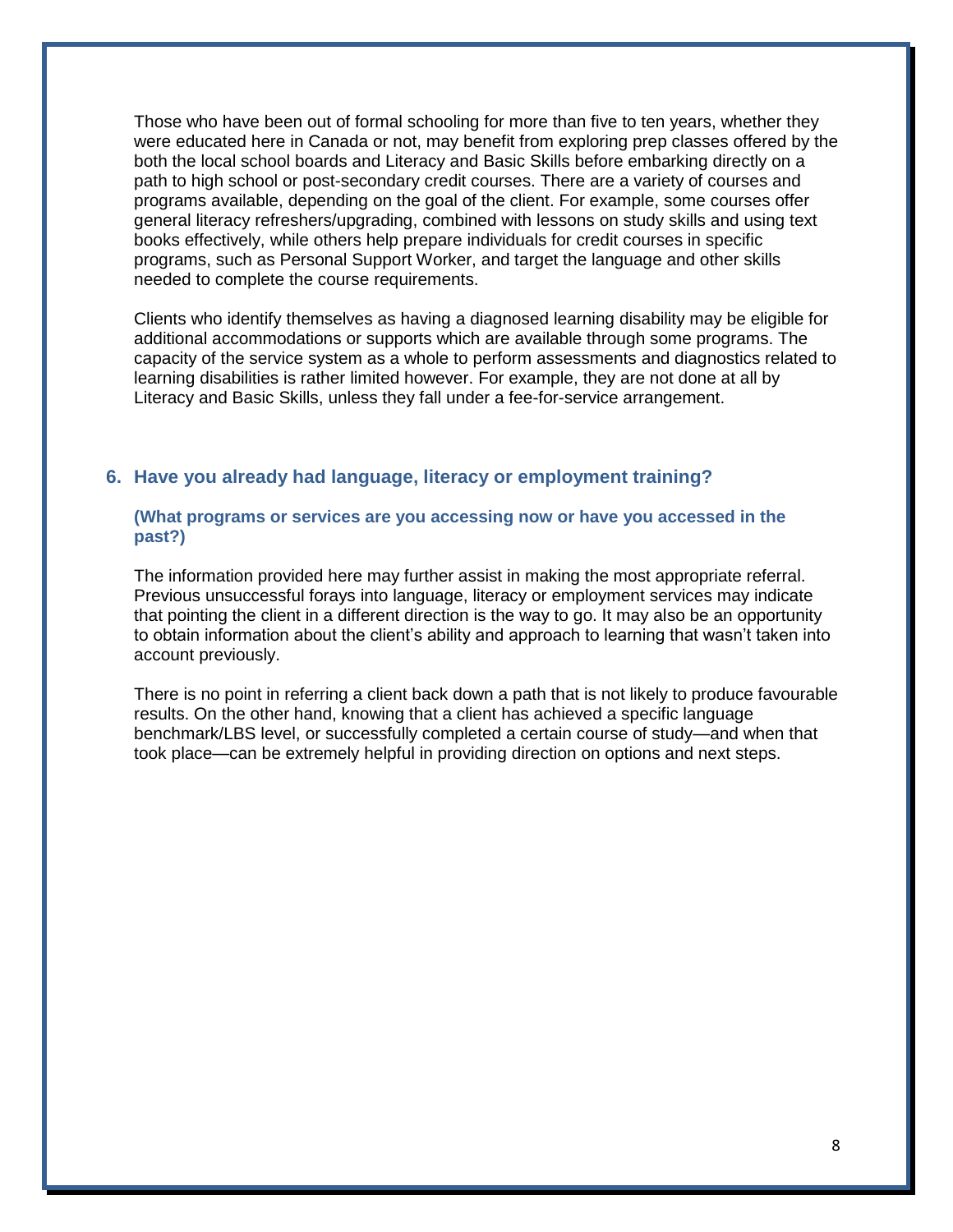## <span id="page-10-0"></span>**Referral Process Charts**

The charts contained on the following page are designed to help front line staff assist "grey area" clients in determining their best initial choice for services. Using the information provided by the client in answering the referral questions, staff can utilize the charts to identify key information that will steer the client in the most appropriate direction.

There are three charts in all, one for each of the possible starting points, based on what the clients initially identify as their goal: English language services, literacy and basic skills services or employment services.

The basic colours for the charts are blue for language instruction, green for literacy and basic skills and pink for employment. When the information provided by clients suggests that they should consider another service, the chart changes colour to that of service that would better serve their needs.

The charts are supported by the Services section of the Referral Toolkit that follows. The Service section provides detailed information about English language (LINC and ESL), literacy and basic skills, and employment supports in Durham Region.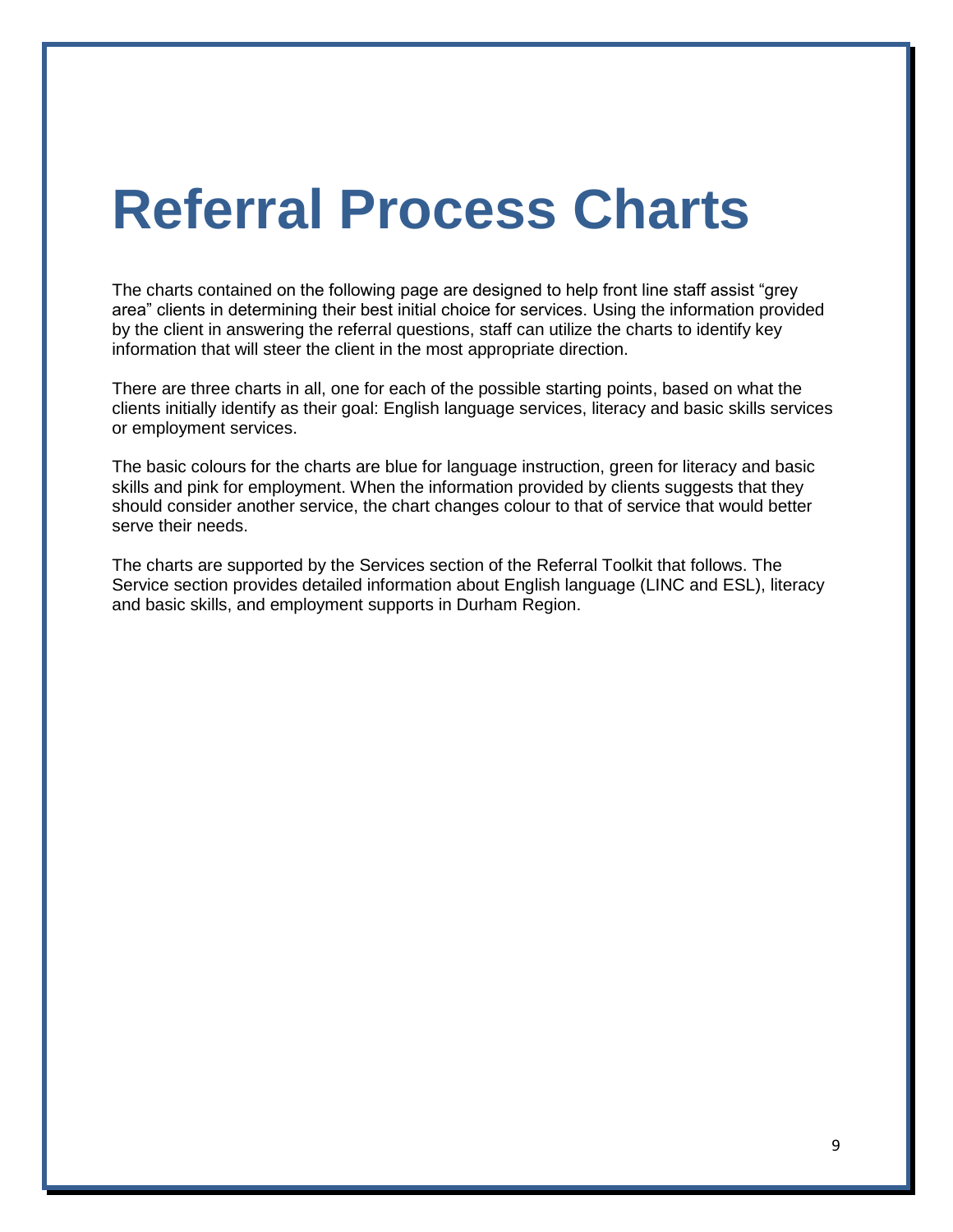# <span id="page-11-0"></span>**English language, literacy and employment services in Durham Region**

### **1. English Language Instruction - English as a Second Language (ESL) and Language Instruction for Newcomers to Canada (LINC)**

#### **Application Process**

For landed immigrants, permanent residents, and convention refugees: Call the Community Development Council Durham's Durham Language assessment office for an appointment. (905) 686-2661. Take original landing document, P.R. card or "Letter or Notice of Decision" to the assessment.

For Canadian citizens, refugee claimants, visitors, workers: Call the school of choice for an appointment. Take documents.

#### **Eligibility**

LINC – Adult immigrant (18+) with permanent resident status, conventional refugee status and some cases with special work permit

ESL – Adult immigrant who are Canadian Citizens, refugee claimant (usually not eligible for LINC classes)

#### **Assessment**

All LINC applicants participate in a common assessment administered by the Community Development Council Durham's Durham Language assessment office. The need for an assessment for those seeking ESL training will be determined when the person applies at the school of their choice.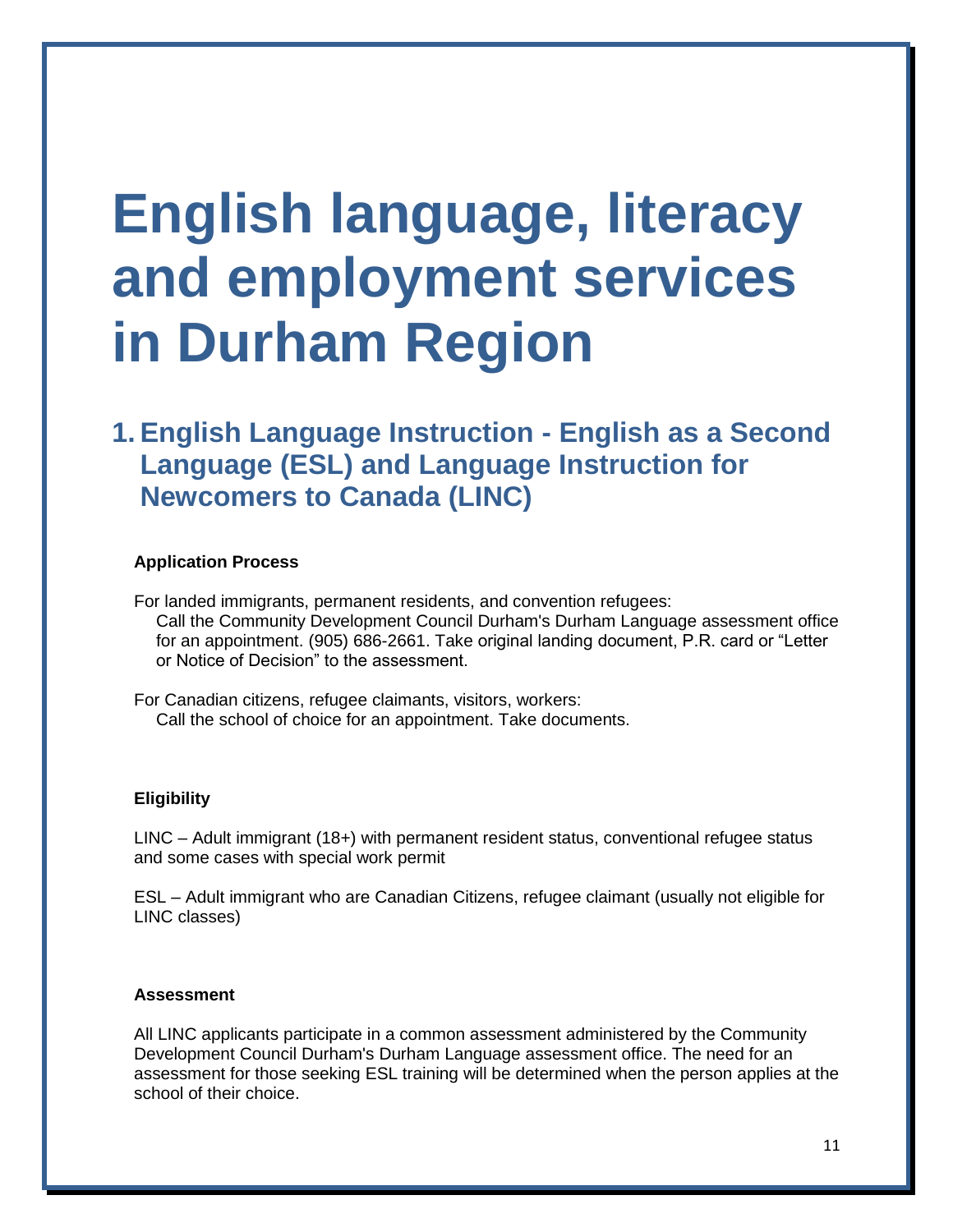#### **Locations and times**

The LINC and ESL programs are offered through both Durham Continuing Education (DCE) and Durham Catholic District School Board Continuing and Alternative Education (DCDSB) at the following locations:

- Pickering (DCE) 1400 Bayly Street, Unit 1
- Oshawa (DCE) 120 Centre Street South
- Ajax (DCDSB) 314 Harwood Avenue South, Suite 206
- Whitby (DCDSB) 416 Centre Street South
- Oshawa Campus for ESL only (DCDSB) 692 King St. E.

Classes are held during the day Monday to Friday and some evenings Monday to Thursday, depending on the course. The Durham Language website contains information about specific classes (see below for website address).

#### **Content**

Both LINC and ESL address four language skills including reading, writing, listening and speaking, using the Canadian Language Benchmarks (CLB). The larger purpose of LINC and ESL services is to assist in the integration of immigrants into Canadian culture and society.

**Instructional format**  Classroom

#### **Cost**

There is no charge for LINC training. ESL classes involve a small fee in the range of \$20 to \$35.

#### **Other supports**

LINC classes in Durham offer free child minding for children of students. There are a limited number of spaces available, on a first-come, first-served basis. Child minding starts at the age of six (6) months at the Oshawa and Pickering centres and eighteen (18) months of age in the Whitby and Ajax schools. Transportation assistance is available to those who qualify.

Enhanced Language Training, a sixteen week program that assists internationally trained professionals in re-connecting with their professions through in-class language training and internship/mentorship opportunities is also available, open to candidates who are 18 years or older, are permanent residents or convention refugees, and have a Canadian Language Benchmark (CLB) of level 6 or above in reading, writing, speaking and listening.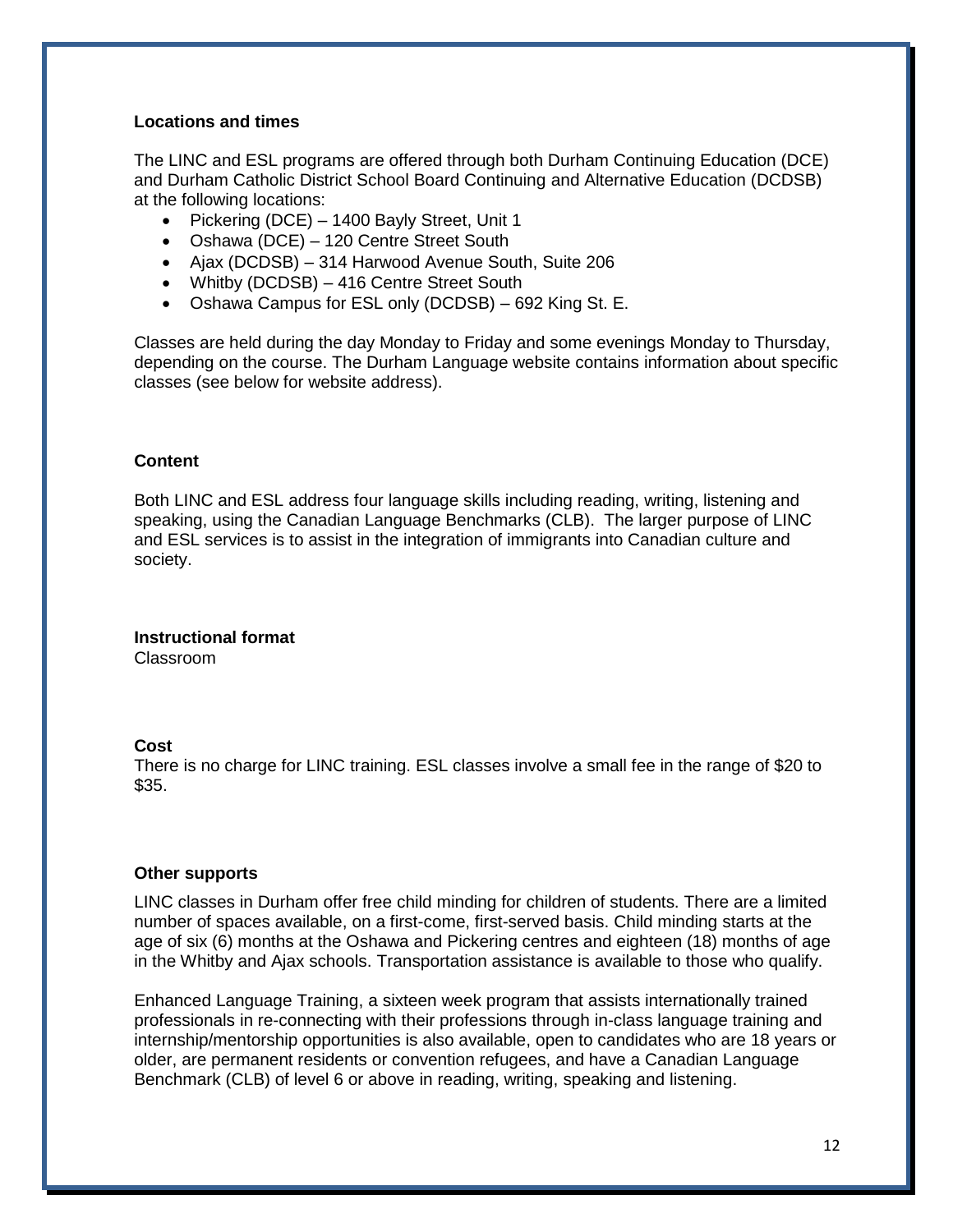#### **Website**

ESL and LINC staff recommend logging on to their website: [www.durhamlanguage.ca](http://www.durhamlanguage.ca), for more detailed information.

### **2. Literacy and Basic Skills Instruction**

#### **Application Process**

Prospective clients contact the Literacy Network of Durham Region at (905) 725-4786, [jakata@lindr.on.ca](mailto:jakata@lindr.on.ca) or contact individual organizations directly:

Durham Catholic District School Board

- Oshawa 905.438.0570 X8444
- Ajax 905.683.7713

Durham College

- Oshawa and Whitby 905.721.3131
- Uxbridge 905.852.7848

Durham Deaf Services

Oshawa – 905.579.3328, TTY: 905.579.6495

Durham District School Board

• 905.440.4507

John Howard Society

- Oshawa 905.579.8482
- Bowmanville 905.623.6814

Literacy Council of Durham Region

 $905.434.5441$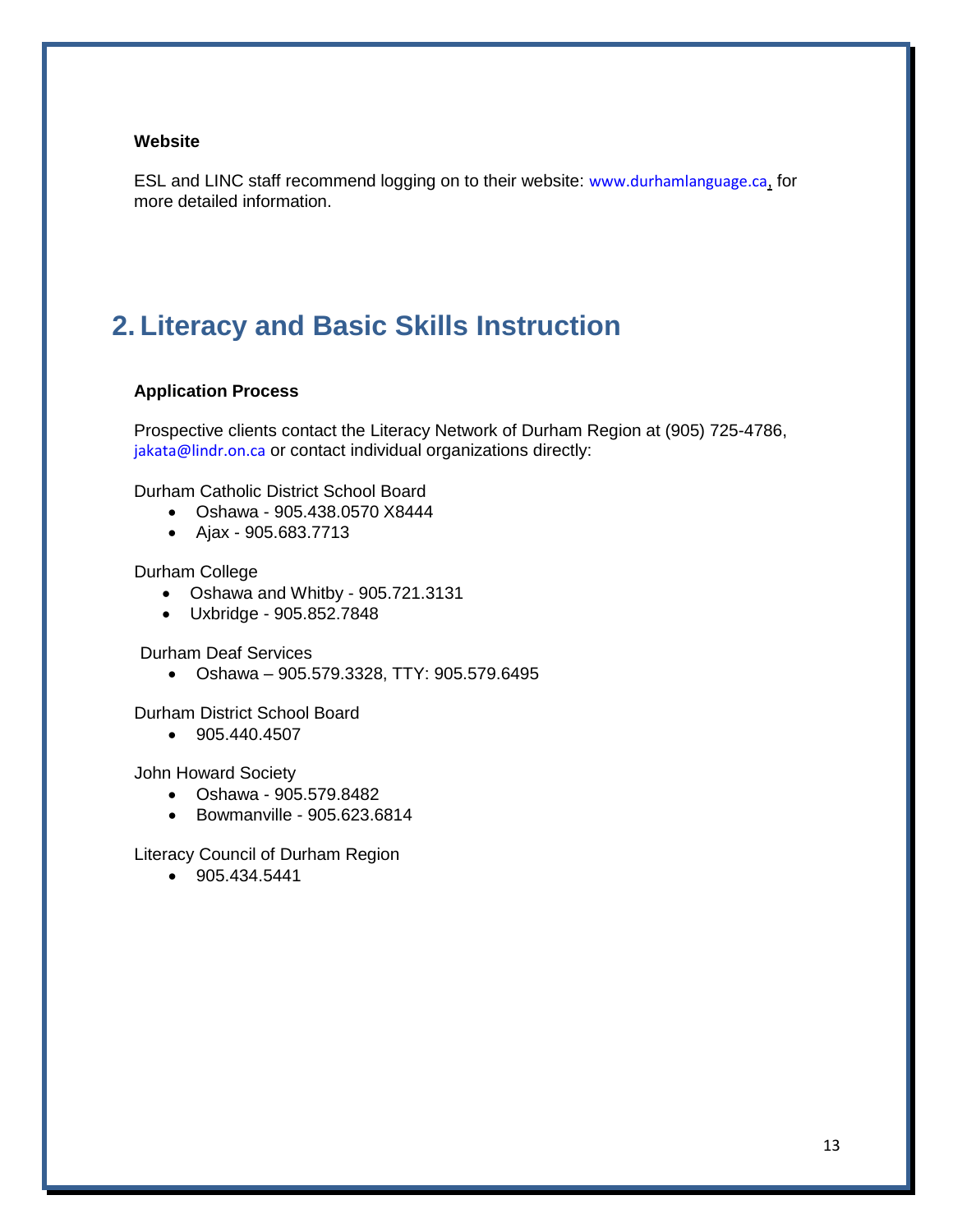#### **Eligibility**

Adults eligible to enrol in LBS programs must:

- Be at least 19 years old (Exceptions may be made for young adults aged 16‑18 who have left the regular school system and demonstrate the maturity to benefit from adult education)
- Live in Durham Region
- Have communication and numeracy skills levels that fall within the 5 LBS Learning Outcomes Levels for Ontario
- Be without the literacy skills necessary to meet every day needs
- Be without the literacy skills necessary to find and keep a job
- Communicate competently in English
- Not attend regular day schools funded by the Ministry of Education or adult credit programs
- Demonstrate the potential to learn to improve their reading, writing and math

Potential LBS learners must be able to:

- Set realistic learning goals
- Demonstrate progress towards learning goals within an appropriate timeframe, as defined by each delivery agency
- Work cooperatively
- Work with independence
- Treat other learners and staff with respect
- Make a commitment to regular attendance, as defined by each delivery agency
- Demonstrate socially responsible behaviours and attitudes
- Understand and agree to each LBS program's Learner Code of Conduct

#### **Assessment**

There is no single assessment system used by organizations providing literacy and basic skills training. The approach is very individualized, depending on what clients identify as their priority. The Literacy Network will do in-depth assessments on a fee for service basis.

#### **Locations and times**

Durham Catholic District School Board

- Oshawa Monday to Thursday 8:30 3
- Ajax Monday to Thursday 9 3 and Friday 9 12

#### Durham College

- Oshawa Monday to Friday part/full time and evenings
- Uxbridge One day per week
- Whitby Part/full time 9:10 2:40, 6:30 9:30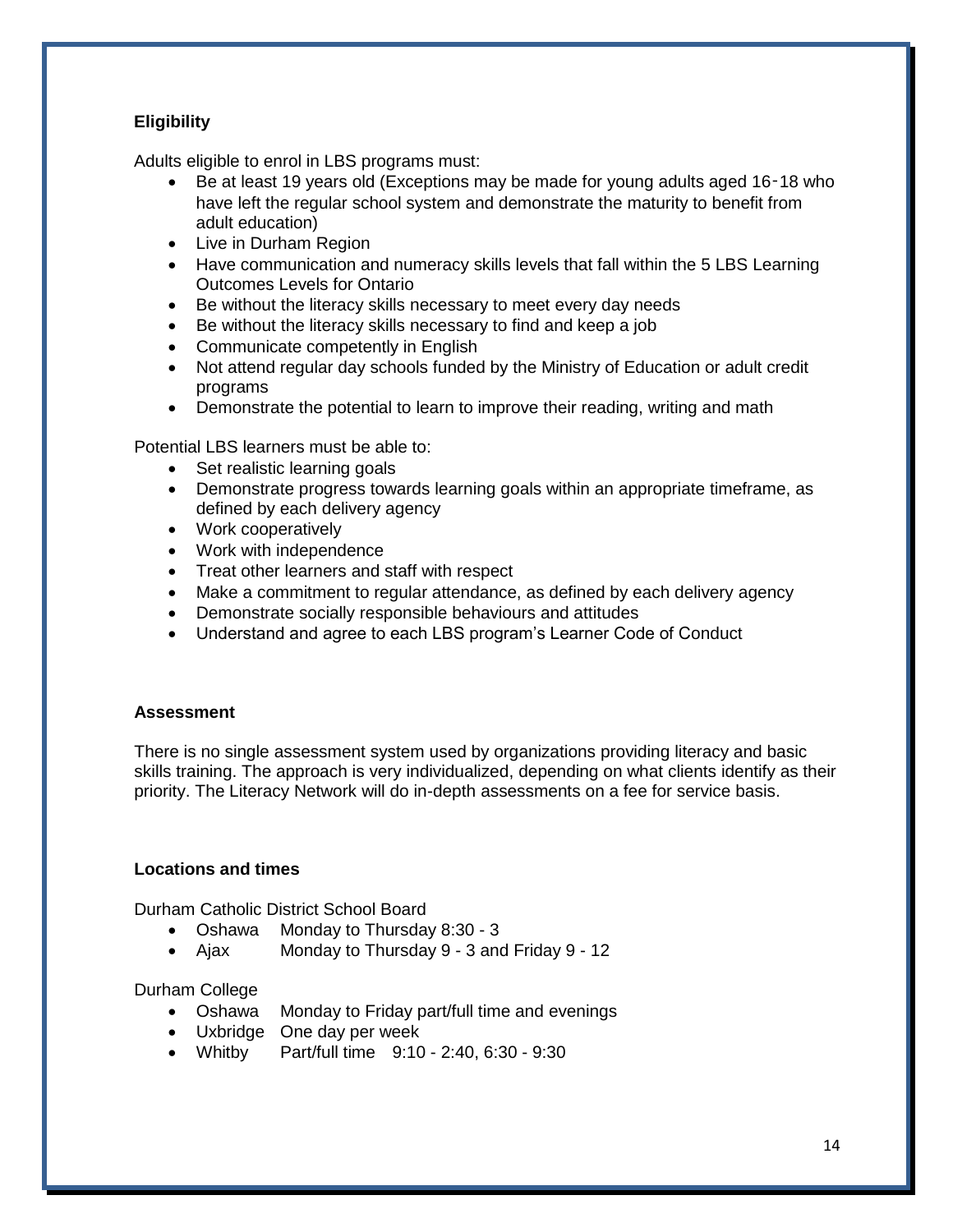Durham Deaf Services

 Oshawa Monday to Thursday 9 - 11:30, 12:30 - 3, Friday by appointment only, Night Class 6 - 9

Durham District School Board

- Oshawa 8:30 2, Tuesday and Thursday 6 9
- Ajax Tuesday 6:30 9
- Whitby 8:30 3

John Howard Society

- Oshawa Monday and Wednesday 8:30 3, Tuesday and Thursday 8:30 8
- Bowmanville Monday to Thursday 8:30 3
- Whitby Monday to Thursday 8:30 3

Literacy Council of Durham Region

Oshawa 10 - 8, other locations offer a flexible schedule

#### **Content**

All LBS agencies have the mandate to provide free training in reading, writing, math and basic work skills in order to reach goals of further education and training, employment and/or personal independence.

In LBS, the Learning Outcomes Matrix has five skill domains (reading, writing, math, speaking and listening, and self-direction/self-management) within a five-level matrix. LBS programs also use the Essential Skills Matrix based on the International Adult Literacy and Lifeskills Survey (IALLS). Essential Skills is a five level matrix with nine skill domains including reading text, document use, writing, math, computer use, thinking skills, working with others, continuous learning, and oral communication.

In Durham Region, the LBS agencies deliver varying parts of the curriculum:

- Durham Catholic District School Board Levels 1 to 5
- Durham College Levels 3 to OBS IV
- Durham Deaf Services Levels 1 to 5
- Durham District School Board Levels 2 to 4
- John Howard Society Levels 1 to 4
- Literacy Council of Durham Region Levels 1 to 2

#### **Instructional format**

Durham Catholic District School Board - 1 to 1, small group, classroom Durham College - 1 to 1, small group, classroom Durham Deaf Services - 1 to 1, small group, classroom Durham District School Board - Small classroom John Howard Society - 1 to 1, small group Literacy Council of Durham Region - 1 to 1, small group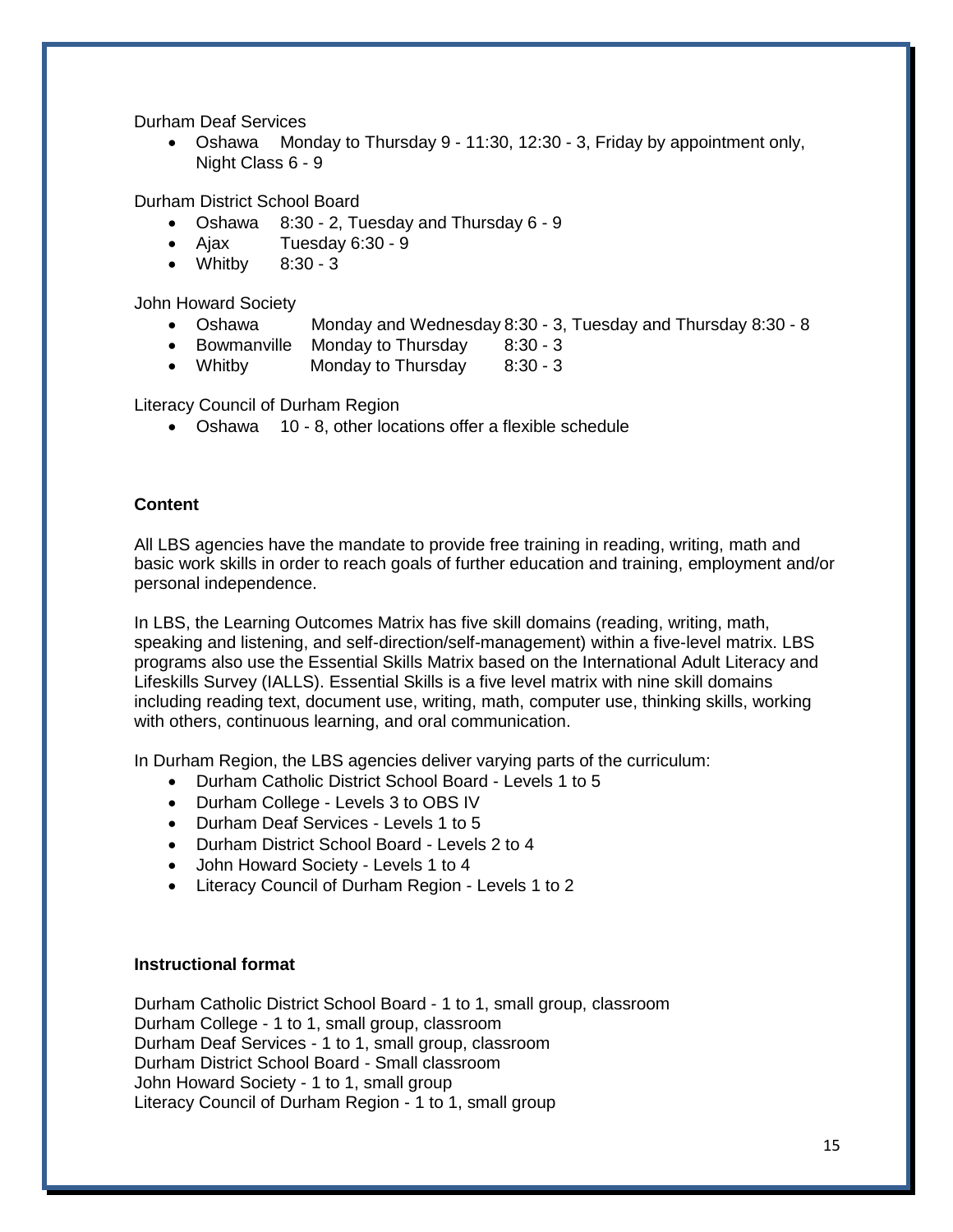#### **Cost**  Free

#### **Websites**

Durham Catholic District School Board - [dcdsb.ca](http://www.dcdsb.ca/)  Durham College - [www.durhamcollege.ca](http://www.durhamcollege.ca) Durham Deaf Services - <http://www.durhamdeaf.org> Durham District School Board - [ddsb.durham.edu.on.ca](http://www.ddsb.durham.edu.on.ca/) John Howard Society - [www.jhsdurham.on.ca](http://www.jhsdurham.on.ca) Literacy Council of Durham Region - [www.durhamliteracy.ca](http://www.durhamliteracy.ca)

### **3. Employment Services**

#### **Application Process**

Prospective clients contact the individual organizations directly:

Northern Lights Canada

- Ajax 905.426.8337
- Courtice 905.720.3111

#### VPI

- $-A$ jax 905.683.3529
- Oshawa 905.571.3301

#### Durham College

- Beaverton 705.426.1587
- Bowmanville 905.697.4472
- Oshawa 905.438.1041
- Port Perry 905.985.1441
- Uxbridge 905.852.7848

#### Durham Region Unemployed Help Centre

- Oshawa 905.579.1821
- Pickering 905.420.4010

#### John Howard Society

- Oshawa 905.579.8482
- Whitby 905.666.8847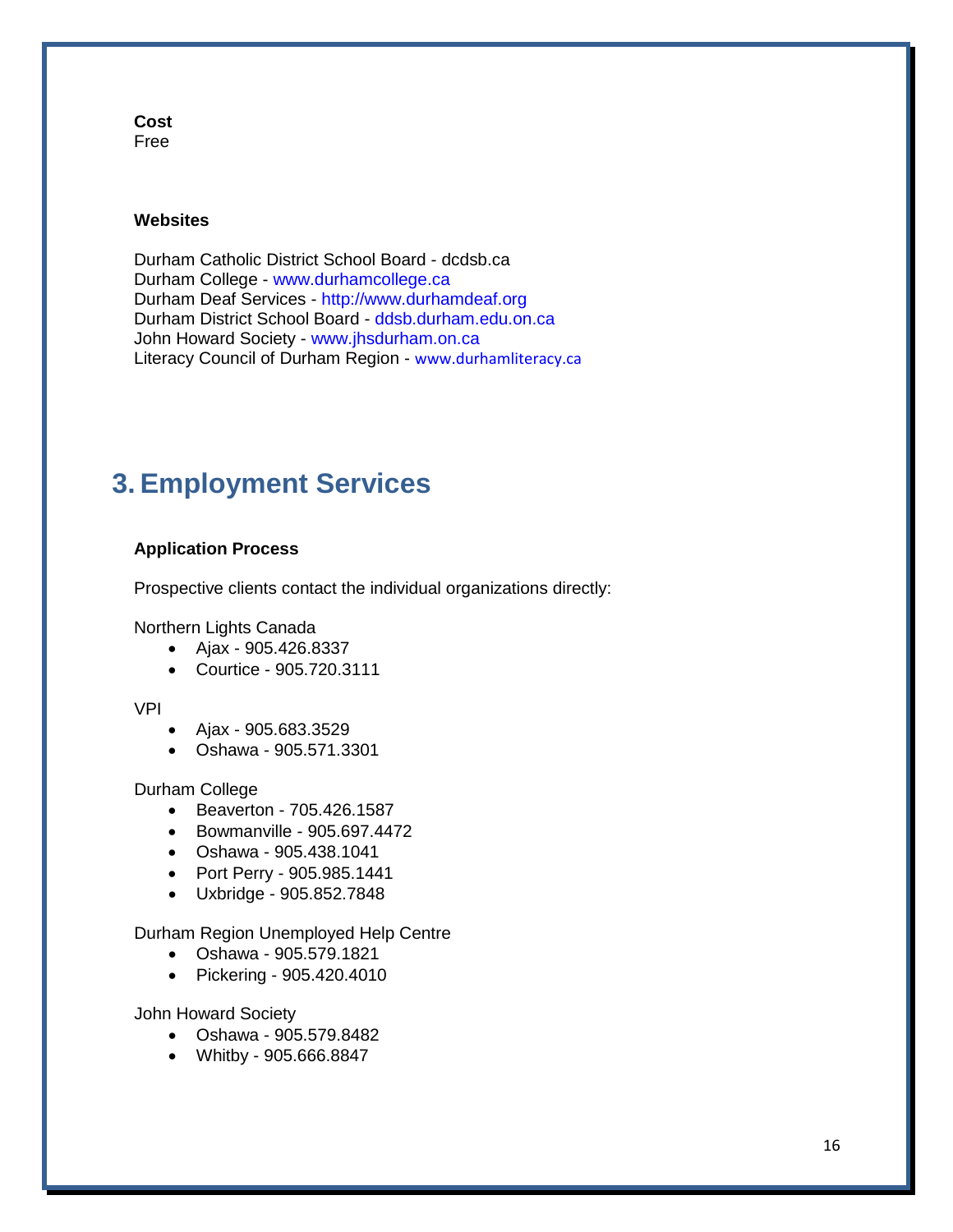YMCA Durham Employment

- Pickering 905.427.7670
- Whitby 905.668.0044

#### **Specialized Employment Services**

Prospective clients for specialized employment services also contact the individual organizations directly:

The Canadian Hearing Society - For people who are deaf, deafened and hard of hearing

Oshawa - 905.404.8490, TTY: 905.404.0468

Centre d'emploie francophone de Durham - Francophone Services/Services en Français

Oshawa - 905.436.6989

META Vocational Services - Growth Opportunities Program (GO) for Persons with **Disabilities** 

Whitby - 905.725.0087

Essential Communications Ltd. - Self Employment Benefit Program (OSEB)

Whitby - 905.668.4141

Durham Region Local Training Board - tradeability.ca - *Virtual Employment Resource Centre (Skilled Trades and Apprenticeship Information)* 

Whitby - 905.666.3620, 1.800.483.4845

#### **Eligibility**

There is no eligibility requirement for client service planning and coordination, except that the individual must be legally entitled to work in Canada. Employment Insurance eligible status is not an eligibility requirement.

The eligibility criteria for access to any of the assisted service components are:

- The applicant is unemployed
- The applicant is not participating in full time training or education.

For the purpose of the Employment Service, an individual who is working less than an average of 20 hours per week is considered to be "unemployed"; an individual is considered to be in full time training or education based on the definition supplied by the institution in which they are enrolled.

Service providers may be allowed to make some exceptions (up to 10% of clients served) to the eligibility criteria based on an assessment of other suitability and service need factors, the local labour market environment, the goals and objectives of the Employment Service, and within the performance commitments and funding defined by the Agreement.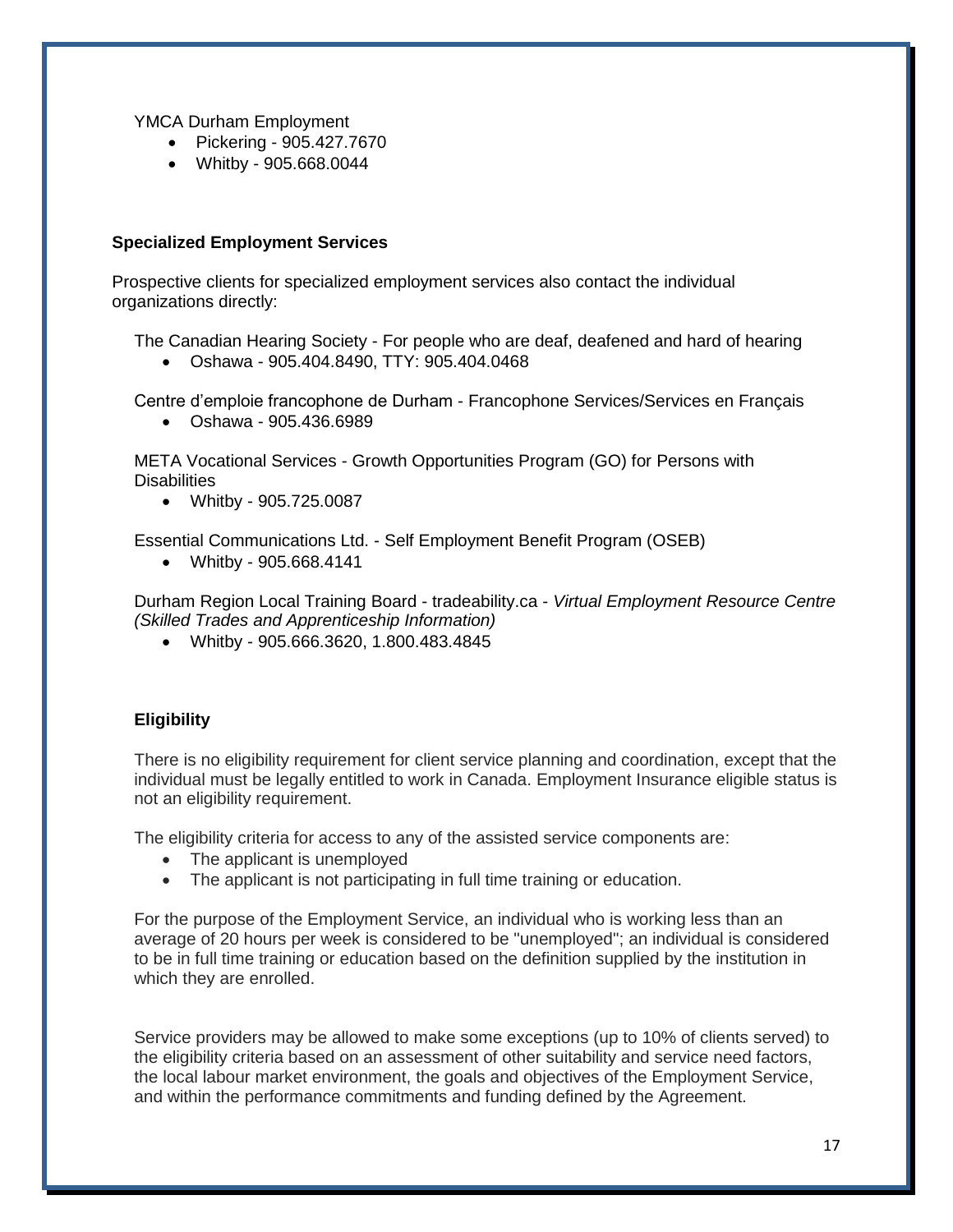Suitability criteria are much more important than eligibility to the decision about access to assisted services. They include:

Workplace performance: characteristics which may affect workplace performance, such as language, physical disability, inconsistent work history, or significant absence from labour market participation

Market perceptions: characteristics that employers may perceive affect ability to perform on the job, such as credentials and work experience from outside of Canada, a client's reputation in the community, little or no relevant work experience, language and disability

Motivation and work habits: characteristics which may result in motivational challenges or work habit issues, such as work expectations, behaviour and attitudes

Interpersonal skills: characteristics that reflect a client's ability to maintain positive working relationships with employers and colleagues

Demographics: characteristics which have been identified as barriers in the labour market, such as age, level of education attained, source of income support: e.g. Employment Insurance, Ontario Works, Ontario Disability Support Program, or no source

#### **Assessment**

If applicants meet the eligibility criteria the service organization completes an assessment and intake with them.

Client Service Planning and Coordination (CSPC) is the "hub" of the Employment Service, is imbedded in all components of the Employment Service and is the primary link to:

- All other Employment Service components
- Other Employment Ontario programs and services and
- Programs and services outside of Employment Ontario

CSPC determines:

- If an individual is best served through independent (unassisted) or assisted Employment Service
- If needed, which assisted Employment Service component(s) would be of most benefit, and in which sequence
- If an individual needs access to other services and training supports such as literacy training or Second Career, before, during or after participation in the Employment **Service**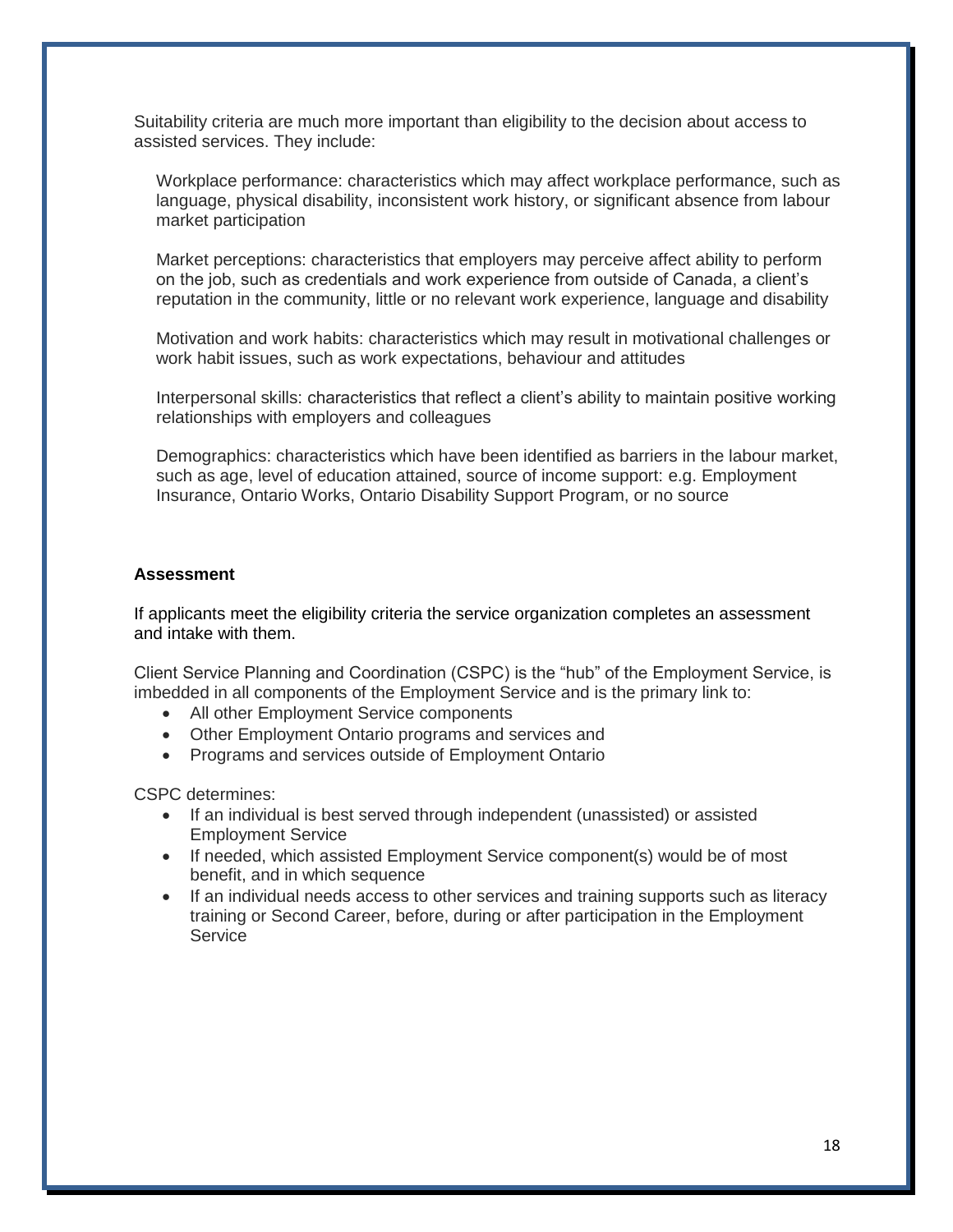#### **Locations**

Northern Lights Canada [nlinfo@northernlightscanada.ca](mailto:nlinfo@northernlightscanada.ca)

250 Bayly St. West, Unit 19 Ajax, ON L1S 3V4 905.426.8337

1403 King St. East, Unit #6 Courtice, ON L1E 2J6 905.720.3111

VPI [inquiries@vpi-inc.com](mailto:inquiries@vpi-inc.com)

> 289 Kingston Rd. East, Unit 2 Ajax, ON L1Z 0K5 905.683.3529

843 King St. West, Unit 9 Oshawa, ON L1J 2L4 905.571.3301

Durham College

Brock Community Employment Resource Centre 397 Simcoe St. Beaverton, ON L0K 1A0 705.426.1587 [coordinator@brockcerc.com](mailto:coordinator@brockcerc.com)

Bowmanville Community Employment Resource Centre 219 King St. East, Unit #4 Bowmanville, ON L1C 1P7 905.697.4472 [stephanie.watson@durhamcollege.ca](mailto:stephanie.watson@durhamcollege.ca)

Oshawa Community Employment Resource Centre 58 Rossland Rd., West, Suite 210 Oshawa, ON L1G 1V5 905.438.1041 [stephanie.watson@durhamcollege.ca](mailto:stephanie.watson@durhamcollege.ca) 

Port Perry Community Employment Resource Centre 116 Water St. Port Perry, ON L9L 1R2 905.985.1441 [portperrycerc@durhamcollege.ca](mailto:portperrycerc@durhamcollege.ca)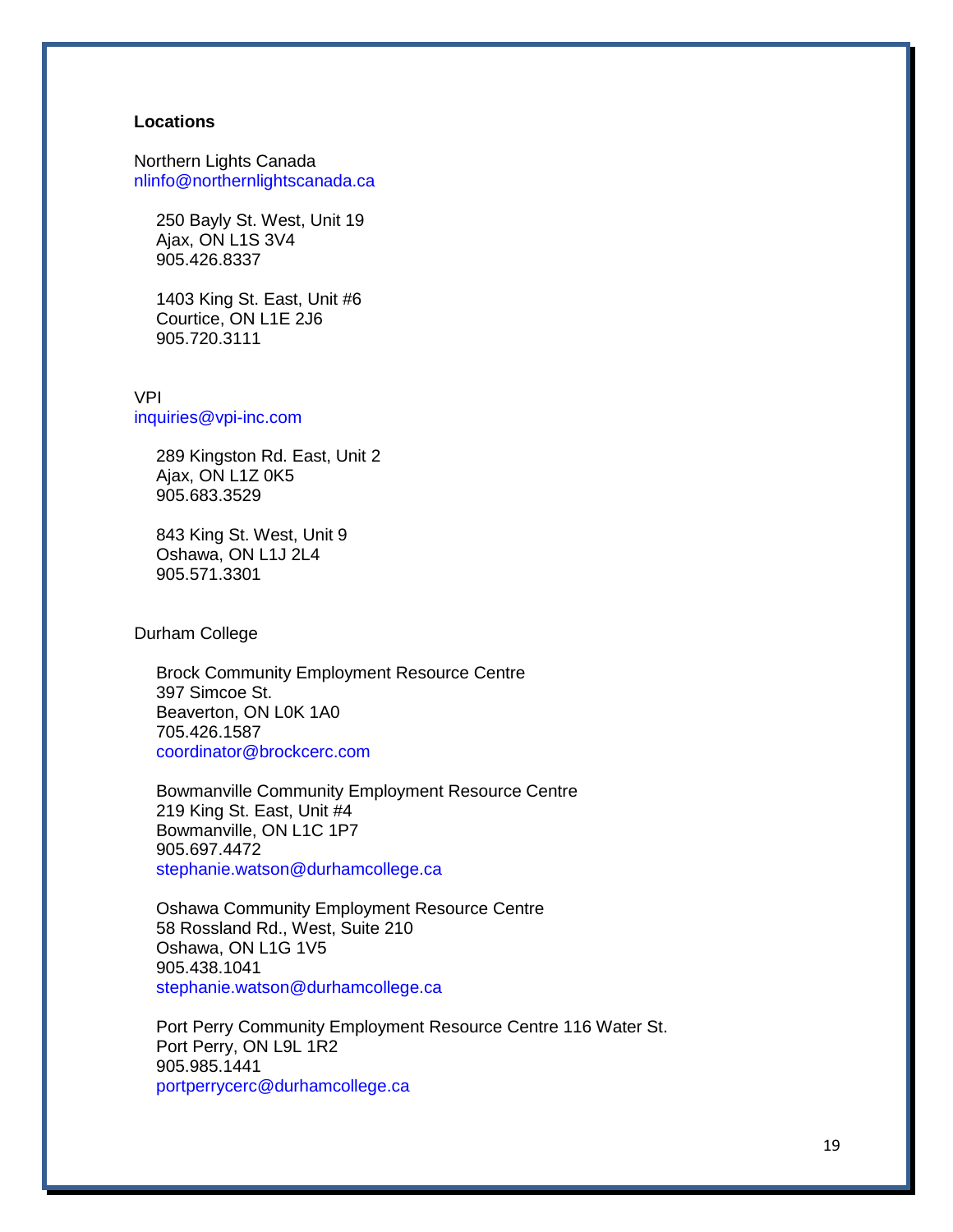Uxbridge Community Employment Resource Centre 2 Campbell Dr. Suite 201, 2nd Floor Uxbridge, ON L9P 1H6 905.852.7848 [kebbie.gibb@durhamcollege.ca](mailto:kebbie.gibb@durhamcollege.ca) 

Durham Region Unemployed Help Centre

272 King St. East Oshawa, ON L1H 1C8 905.579.1821 [info@unemployedhelp.on.ca](mailto:info@unemployedhelp.on.ca) 

1400 Bayly St., Unit #12 Pickering, ON L1W 3R2 905.420.4010 [careadmin@unemployedhelp.on.ca](mailto:careadmin@unemployedhelp.on.ca) 

John Howard Society [employmentservices@jhsdurham.on.ca](mailto:employmentservices@jhsdurham.on.ca) 

75 Richmond St. West Oshawa, ON L1G 1E3 905.579.8482

114 Dundas St. E. Suite #200 Whitby, ON L1N 2H7 905.666.8847

YMCA Durham Employment

1550 Kingston Rd., Unit 16 Pickering, ON L1V 1C3 905.427.7670 [david.morrison@ymcagta.org](mailto:david.morrison@ymcagta.org) 

3000 Garden St. N. Unit #100A Whitby, ON L1R 2G6 905.668.0044 [david.morrison@ymcagta.org](mailto:david.morrison@ymcagta.org)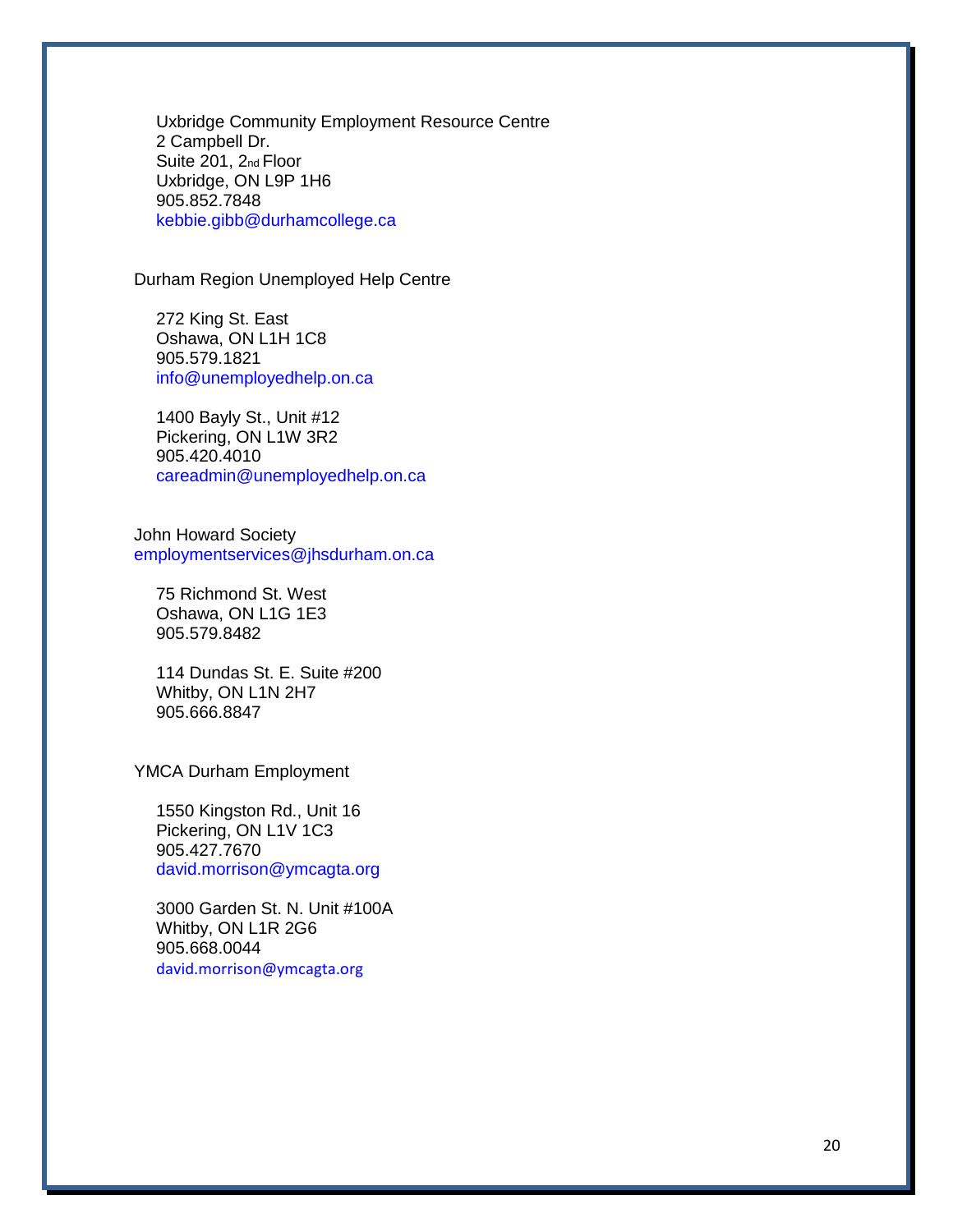#### **For specialized employment services:**

The Canadian Hearing Society [dbailey@chs.ca](mailto:dbailey@chs.ca) 575 Thornton Rd. North, Suite 13 Oshawa, ON L1J 8L5

Centre d'emploie francophone de Durham - Francophone Services/Services en **Francais** [centredemploi@cofrd.org](mailto:centredemploi@cofrd.org) 

57 Simcoe St. South, Suite 2H (Lord Simcoe Place) Oshawa, ON L1H 4G4

META Vocational Services - Growth Opportunities Program (GO) for Persons with Disabilities [metaservices@metavocational.com](mailto:metaservices@metavocational.com) 

15 Thickson Rd. North, Unit 6 Whitby, ON L1N 8W7

Essential Communications Ltd. - Self Employment Benefit Program (OSEB) [essentialseb@bellnet.ca](mailto:essentialseb@bellnet.ca)

101 Dundas St. West, Suite 200 Whitby, ON L1N 2M2

Durham Region Local Training Board - tradeability.ca - Virtual Employment Resource Centre (Skilled Trades and Apprenticeship Information) [info@tradeability.ca](mailto:info@tradeability.ca)

1450 Hopkins St., Suite 100 Whitby, ON L1N 2C3

#### **Content**

The five components of the Employment Service are:

- Client Service Planning and Coordination
- Resource and Information
- Job Search
- Job Matching, Placement and Incentives
- Job/Training Retention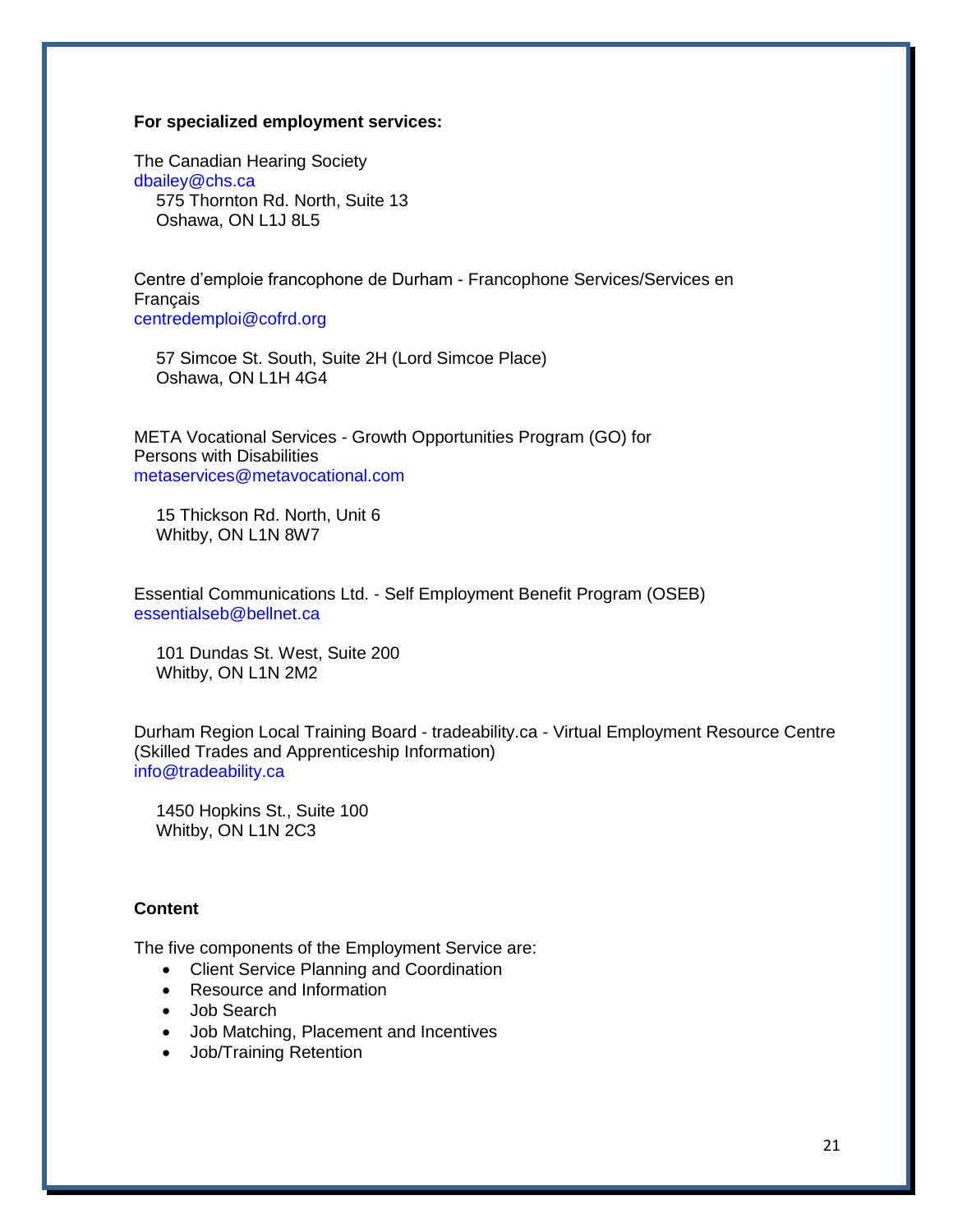CSPC also supports the ongoing follow up and monitoring of client progress in the Employment Service or other Employment Ontario training, adjustments to the Employment Service Plan as required, and coordination with other services throughout the client's participation in and at exit from the Employment Service.

**Instructional format**  Classroom, small group, 1 to 1

**Cost** 

Free

#### **Other supports**

Clients may receive financial supports to offset some of the costs of participating in the Employment Service, such as transportation and work clothing.

#### **Websites**

Northern Lights Canada - [www.northernlightscanada.ca](http://www.northernlightscanada.ca) VPI - [www.vpi-inc.com](http://www.vpi-inc.com) Durham College

- **•** Brock Community Employment Resource Centre - [www.brockcerc.com](http://www.brockcerc.com)
- Bowmanville Community Employment Resource Centre www.employmenthelp.ca
- Oshawa Community Employment Resource Centre - [www.oshawacerc.com](http://www.oshawacerc.com)
- Port Perry Community Employment Resource Centre [www.portperrycerc.com](http://www.portperrycerc.com)

 Uxbridge Community Employment Resource Centre - none Durham Region Unemployed Help Centre - [www.unemployedhelp.on.ca](http://www.unemployedhelp.on.ca) 

John Howard Society - [www.jhsdurham.on.ca](http://www.jhsdurham.on.ca) 

YMCA Durham Employment - [www.ymcatoronto.org](http://www.ymcatoronto.org)

#### **For specialized employment services:**

The Canadian Hearing Society - For people who are deaf, deafened and hard of hearing [www.chs.ca](http://www.chs.ca) 

Centre d'emploie francophone de Durham - Francophone Services/Services en **Francais** [www.emploi.cofrd.org](http://www.emploi.cofrd.org) 

META Vocational Services - Growth Opportunities Program (GO) for Persons with Disabilities [www.metavocational.com](http://www.metavocational.com)